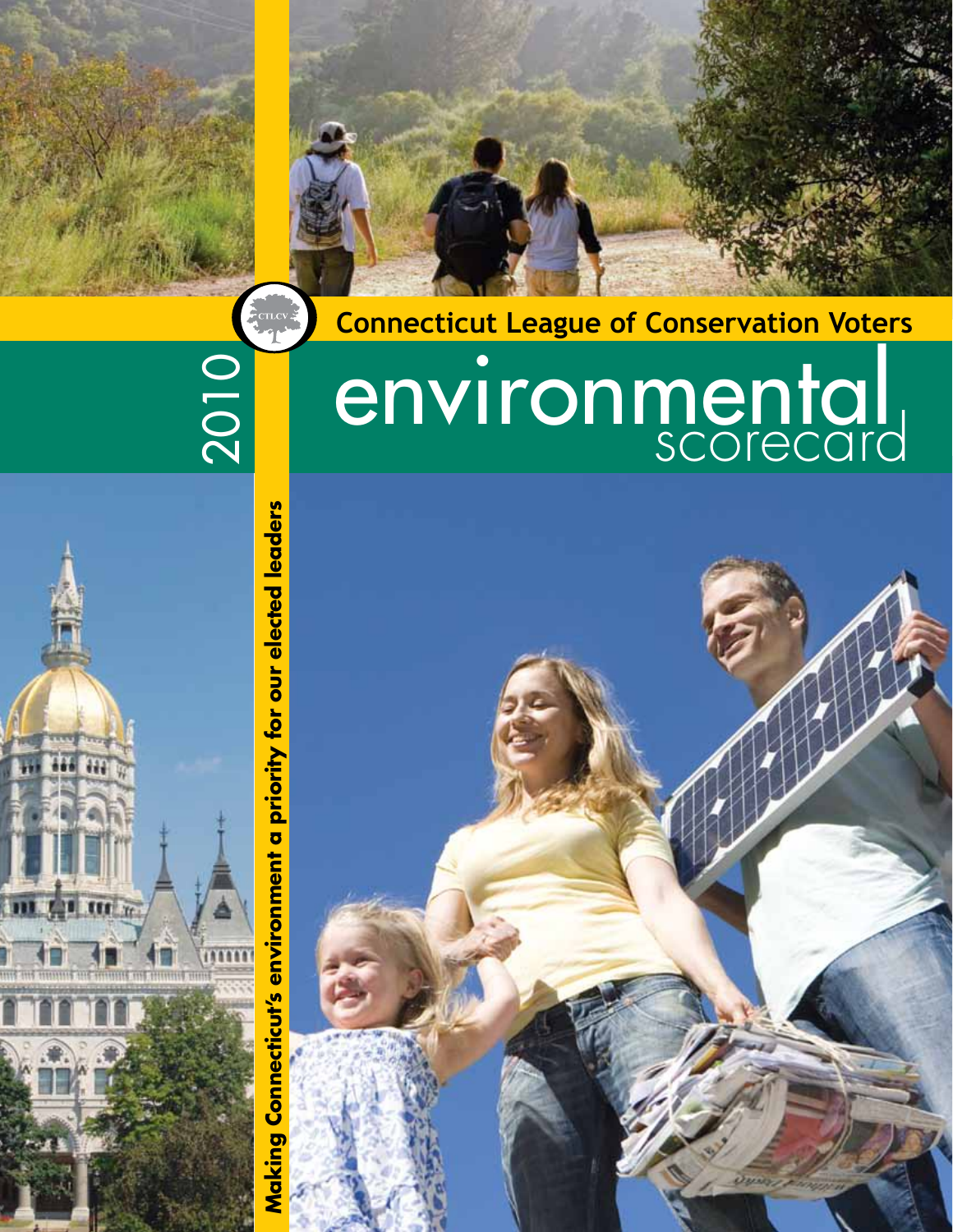### **CONNECTICUT LEAGUE OF CONSERVATION VOTERS**

#### **BOARD OF DIRECTORS**

| Co-Chairs:  | David Bingham<br>Martha Phillips |
|-------------|----------------------------------|
| Vice Chair: | Ken Bernhard                     |
| Secretary:  | <b>David Damer</b>               |
| Treasurer:  | <b>Woody Bliss</b>               |
|             |                                  |

#### **DIRECTORS**

David Anderson **Tom Armstrong** Julie Belaga Russell Brenneman Judy Harper **George Host** Patricia McCullough Joseph McGee Sue Merrow John Millington Margaret Miner Peter Moss Marguerite Purnell Kate Robinson Jessie Stratton B. Holt Thrasher Lynn Werner

#### **STAFF**

Lori Brown, Executive Director Kelly Kennedy, Communications Director Scott Tilden, Development Director

#### **Call on us anytime!**

553 Farmington Avenue, Suite 201 Hartford, CT 06105 860.236.5442 ctlcv@ctlcv.org www.ctlcv.org © July 2010, Connecticut League of Conservation Voters Design by CPRdesignco LLC at www.cprdesignco.com Photos of CT state park & forests: Kelly Kennedy

Capitol photo page 4: Jonathon Olson

Generous support for this scorecard provided by: Mr. David Behnke & Mr. Paul Doherty Mr. & Mrs. Belton Copp Mr. & Mrs. Stewart Greenfield Mr. Dan Levinson Mr. & Mrs. Kenneth Mountcastle Mr. & Mrs. Donal O'Brien



### **How To Use This Scorecard**

Use this Environmental Scorecard to see how your elected leaders voted on the environmental issues that matter most to you. If you care about clean air and water, open space and the health of the planet, be sure to cast your vote for someone who cares, too.

The Connecticut League of Conservation Voters issues an Environmental Scorecard each year to shine a light on our elected officials, and to give you, the voter, the information you need to know who's on your side, who's living up to your expectations as a leader on the environment—and who's not.

# **Contact your legislators!**

Visit www.ctlcv.org to find your legislators. Then call, write or email to let them know what you think about their votes in this scorecard.

> Printed on elemental chlorine-free paper containing post-consumer recycled fiber.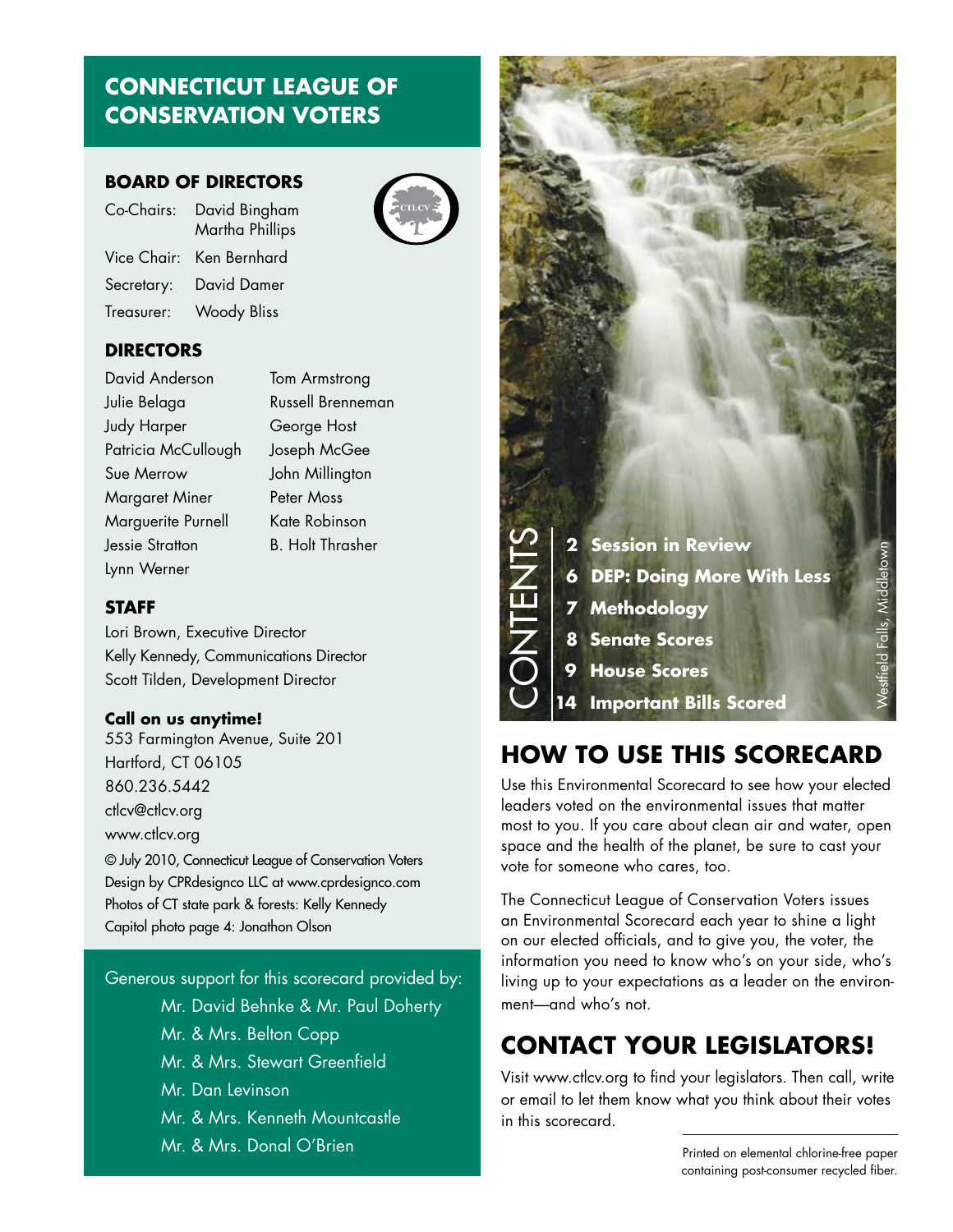# **The Connecticut League of Conservation Voters…**

works with elected leaders to preserve a safe and healthy environment for the public good.



# Message from CTLCV's Co-Chairs

The 2010 legislative session tested the resolve and efficacy of the Connecticut League of Conservation Voters and the entire environmental community. The belt-tightening budget produced extensive debate and large swings in the fates of important bills. Originally, the outlook for the environment was grim. Legislators and business leaders seemed inclined to blame the economic downturn on the Department of Environmental Protection (DEP), in particular, and environmental regulations, in general. The Commerce Committee, ordinarily not a force in environmental legislation, generated a number of bills that would have seriously weakened DEP and undermined the protection of air, water, and other natural resources.

However, we are pleased to report that, as a lead member in several ad hoc, and very active environmental coalitions, the League and colleagues stopped or blunted anti-environment efforts, achieved passage of a number of pro-environment measures, and, in budget negotiations, staved off the deepest proposed cuts in environmental programs. The General Assembly adjourned without seriously damaging environmental protections, and even extended them in some cases. This was a good outcome under the circumstances.

We applaud legislators for holding to the values and rules that support clean, healthy communities in our state. And we thank all those who help us at the League to do our work in good times and bad.

Here follows a brief description of some of the highlights of the session. We would be happy to answer any further questions you may have.

David Endrem Northa Fillips

David Bingham Martha Phillips Co-Chair Co-Chair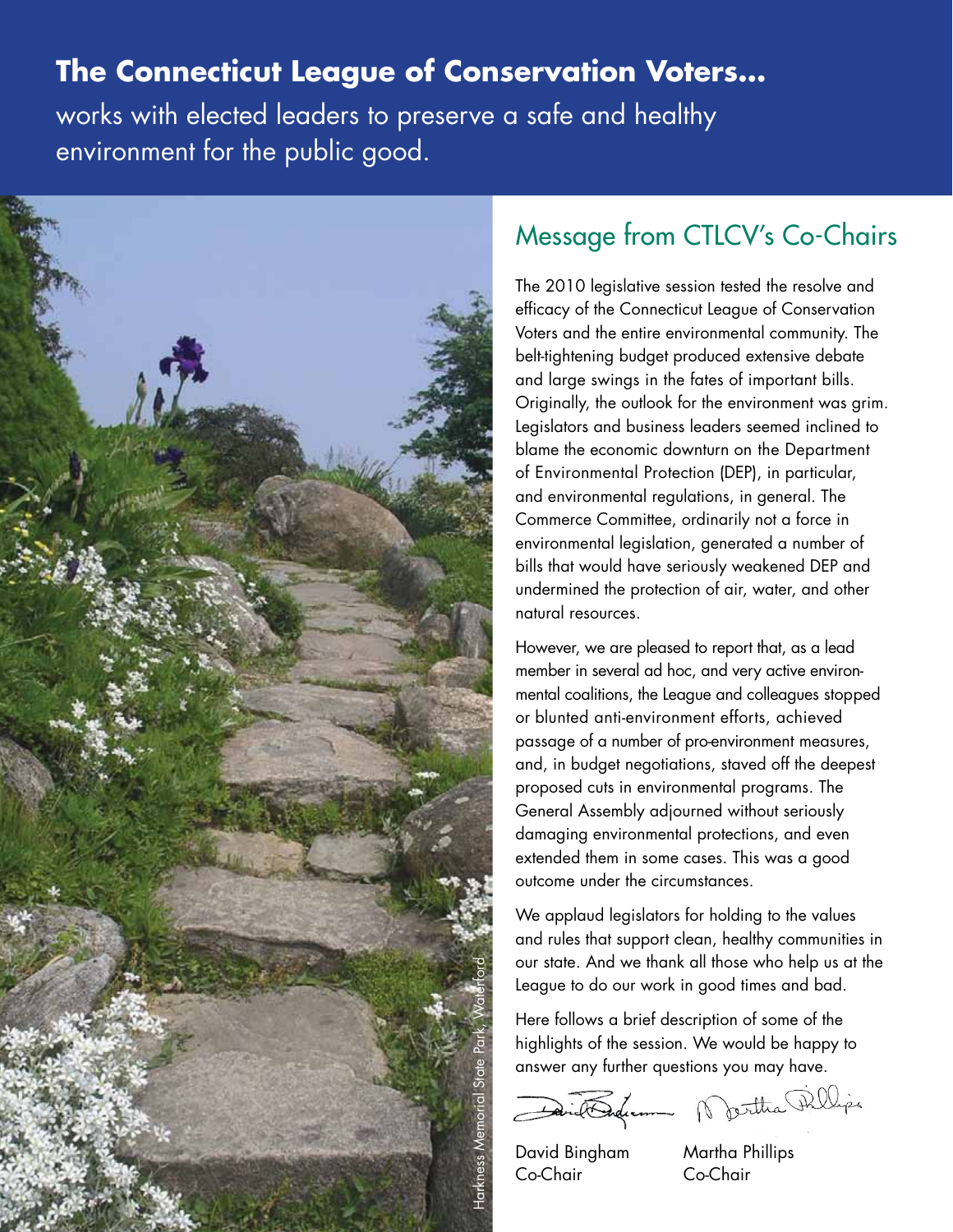# **SESSION IN REVIEW**

# Budget and Bonding

be overarchi<br>to balance the<br>important, to<br>started 2010<br>but pulled ou<br>year on June<br>range of 9 p he overarching political requirements this session were to balance the budget in a credible manner and, equally important, to do something to create jobs. Connecticut started 2010 in a financial hole about \$700 million deep but pulled out with a slight surplus by the end of the fiscal year on June 30. Unemployment has stayed high, in the range of 9 percent.

The hard-fought \$19-billion budget for fiscal year (FY) 2011, signed by the governor, was balanced, technically, without tax hikes. However, it relied on electric-power ratepayers for what amounts to a tax: that charge in your bill called Competitive Transition Assessment will not disappear as planned; rather the money will be going to the General Fund. In addition, the ratepayer-supported Energy Efficiency Fund was raided to the tune of about 37 percent annually. These two raids, worth in total about \$130 million annually, will be used to enable the borrowing of approximately \$1 billion via Economic Recovery bonds.

Clean-energy advocates fought hard to prevent proposed raids on both the Clean Energy Fund and the Energy Efficiency Fund. Although advocates suffered a partial loss with respect to the Energy Efficiency Fund, it could have been worse. The state's commitment to promoting clean energy and a green economy is still strong. Now we need to make up the ground lost this year.

Another partial loss in the battle of the budget was a \$5 million raid on the Community Investment Act (CIA) fund. The CIA, through a fee on filing land records, provides state funds and matching grants for open space acquisition, farm preservation, historic preservation, brownfield cleanup, and urban revitalization. It is one of the most prized instruments for preserving resources and quality of life.

New environmental hits were emerging as this scorecard was going to the printer. In the FY 2011 budget, lawmakers finally just said to the Office of Policy and Management (OPM), "You do it: cut \$95 million from consultant contracts and \$91,875,000 (rounded) from the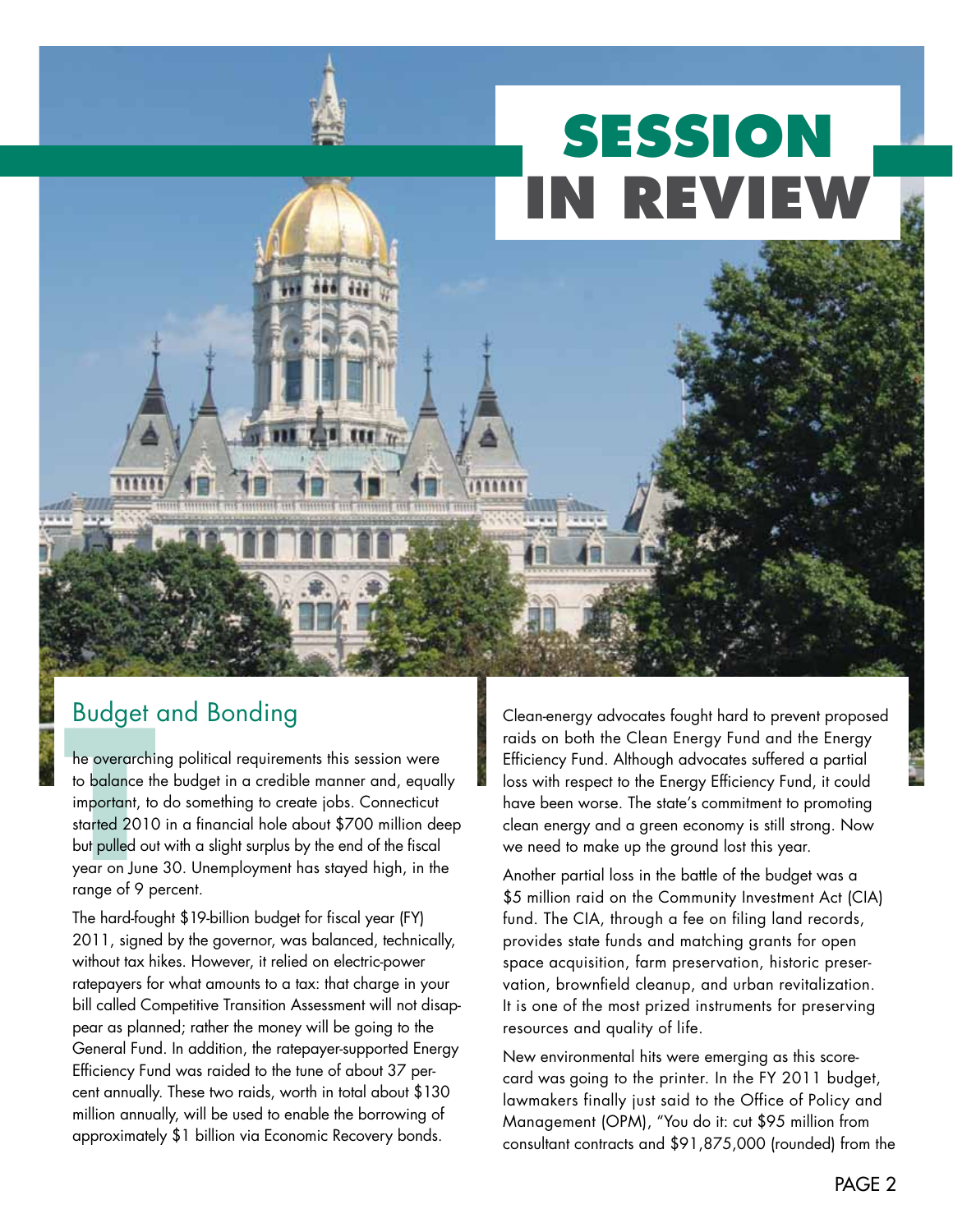basic budget." Those chickens are now coming home to roost. For example, advocates for clean water and healthy rivers had successfully defended the US Geological streamgaging program for years. But now about 20 percent, almost \$46,000, will be taken from this budget line. Total post-session cuts in the DEP budget come to about \$1.6 million out of a total of about \$77 million.

There was relatively good news on the bonding front. Although the state dropped numerous bonding projects, the Clean Water Fund continued on the strong foundation set last year, and was awarded \$80 million in general obligation bonds and \$100 million in revenue bonds for the FYs 2011-2012. This fund supports our state's clean water infrastructure, especially sewage-treatment plants. It is also a job generator and essential to maintaining clean, healthy waterways in our state

Post-session, Governor M. Jodi Rell and the Bond Commission approved spending \$11.25 million to protect open space statewide. Specifically, about \$6.25 million will be directed to the state's Recreation and National Heritage Trust, which acquires open space for the state. Another \$5 million will be directed to the Open Space and Watershed Land Acquisition Grant Program, which helps municipalities and conservation organizations preserve open space and create public green areas and community gardens. This spending, approved by the legislature in 2007 but not acted on until 2010, is a sound investment. Property prices now are depressed, but they will recover

before long. Although future generations will be paying off debt that the state is accumulating, the open space that is preserved will be a permanent benefit that they can enjoy.

### Holding the Line: DEP Survives

The most prominent environmental battles this session swirled around the DEP. For years, opponents of environmental regulation have argued that the reason Connecticut is losing jobs is that the DEP gets in the way of economic growth. Obviously, there are other, more important causal issues: the highest energy prices in the continental US, high health-care costs, inadequate transportation, and so on. But the chronically underfunded and overstressed DEP is an easy target. This year, DEP did not help itself with a couple of diplomatic blunders in dealing with legislators. On the other hand, DEP already had undertaken a sweeping effort to improve speed of permitting. For more, details, see page 6.

Bills targeting the DEP ranged from a proposal to eliminate the agency by combining it with the Department of Economic and Community Development (DECD) to proposals merely to seriously wound it, for example, with legislative vetoes over agency actions. The Connecticut Business and Industry Association (CBIA) was the most influential DEP opponent, and the Commerce Committee was home base for anti-DEP bills. In the end, a strong coalition of environmental advocates warded off the most dangerous threats. An acceptable compromise was negotiated in Bill 5208,

# **A Note on Budget and Bonding**

While the Appropriations Committee creates the spending side of the budget, the Finance Committee proposes the plan for revenue, including taxes and bonding. Basically, bonding is borrowing for capital projects. It typically serves to stimulate

economic growth. However, it also increases debt.

The Bond Commission still must approve bonding proposals approved by the General Assembly before money is allocated. This commission is a bipartisan body, with

representatives from the executive and legislative branches of government. But the agenda is set by the governor and the Office of Policy and Management. The allocation of approved funds often is delayed for months or years.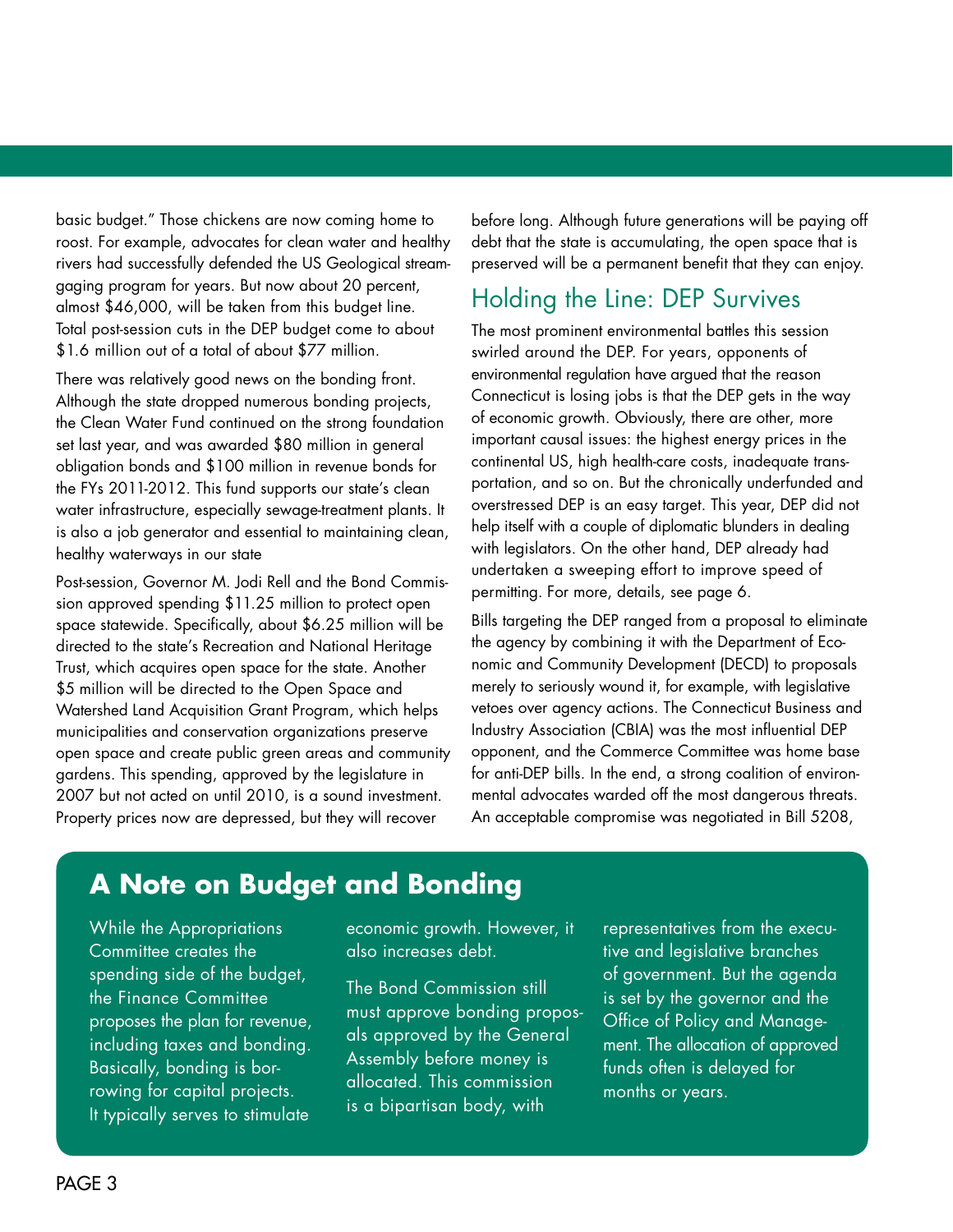### **SESSION IN REVIEW**

An Act Concerning the Permit and Regulatory Authority of the DEP and Establishing an Office of the Permit Ombudsman within DECD. Whether the expediting processes envisioned in this bill will actually work is impossible to predict. Key details remain to be worked out.

A worrying theme in the anti-DEP bills was an inclination to require that DEP policies, guidance, and standards be treated as regulations. This might be acceptable in some cases, but Connecticut is unusual among all states in that it altered its Constitution to provide that all regulations must be approved by the Legislative Regulatory Review Committee. This essentially gives the General Assembly a veto over the regulatory authority of the Executive Branch. Some legal experts believe this may violate the separation of powers doctrine.

### Energy Policy

Last year, energy bills were stalled due to disagreements between the chairs of the Energy and Technology Committee, Representative Vickie Nardello and Senator John Fonfara. This year was very different. Early on, it was clear that the chairs were working together to bring out a large bill that would tackle reform of energy management, support green-energy businesses, and attempt to reduce costs to consumers. Unfortunately, the bill itself was not fully revealed until late in the session, and for this reason, among others, the governor vetoed it. Nevertheless, the proposed bill finally broke with the unsatisfactory status quo for state energy management and exhibited solid support for solar power and other lowemission technologies. Meanwhile, Connecticut candidates for local, state, and federal office have been developing complex platforms for energy policy. This energy bill signals that



Senator Meyer at the CTLCV's 2009 Environmental Summit

legislators are willing to contemplate far-reaching changes. Next year's energy policy debate will be interesting.

### Senator Meyer: Green Knight

Senator Ed Meyer, Co-Chair of the Environment Committee, again served as a champion of green causes. He "went to the mat" (in the words of one environmental advocate) to avert raids on the Clean Energy Fund and the Energy Efficiency Fund. These funds, supported by charges on electricity ratepayers, are important to the success of clean-energy businesses and programs to improve energy efficiency and conservation. He was not entirely successful, as we noted in the discussion of the budget (above), but much more likely would have been lost without him.

On another front, over several years Senator Meyer has stalwartly introduced legislation to protect natural vegetation adjacent to surface water and wetlands. This legislation has been bitterly opposed by the Home Builders Association, which objects to any diminution of developable land. Bills requiring vegetative buffers are regularly killed in the Planning and Development Committee. That committee's Co-Chair, Representative Brendan Sharkey, chose a particularly provocative method of execution this year, moving the bill to the bottom of the final agenda, where time ran out. In the same position on the agenda was another bill supported by Senator Meyer relating to cell towers. It also died for lack of time. The result, in addition to dead bills, was a widely circulated letter of protest from Senator Meyer objecting to Representative Sharkey's approach.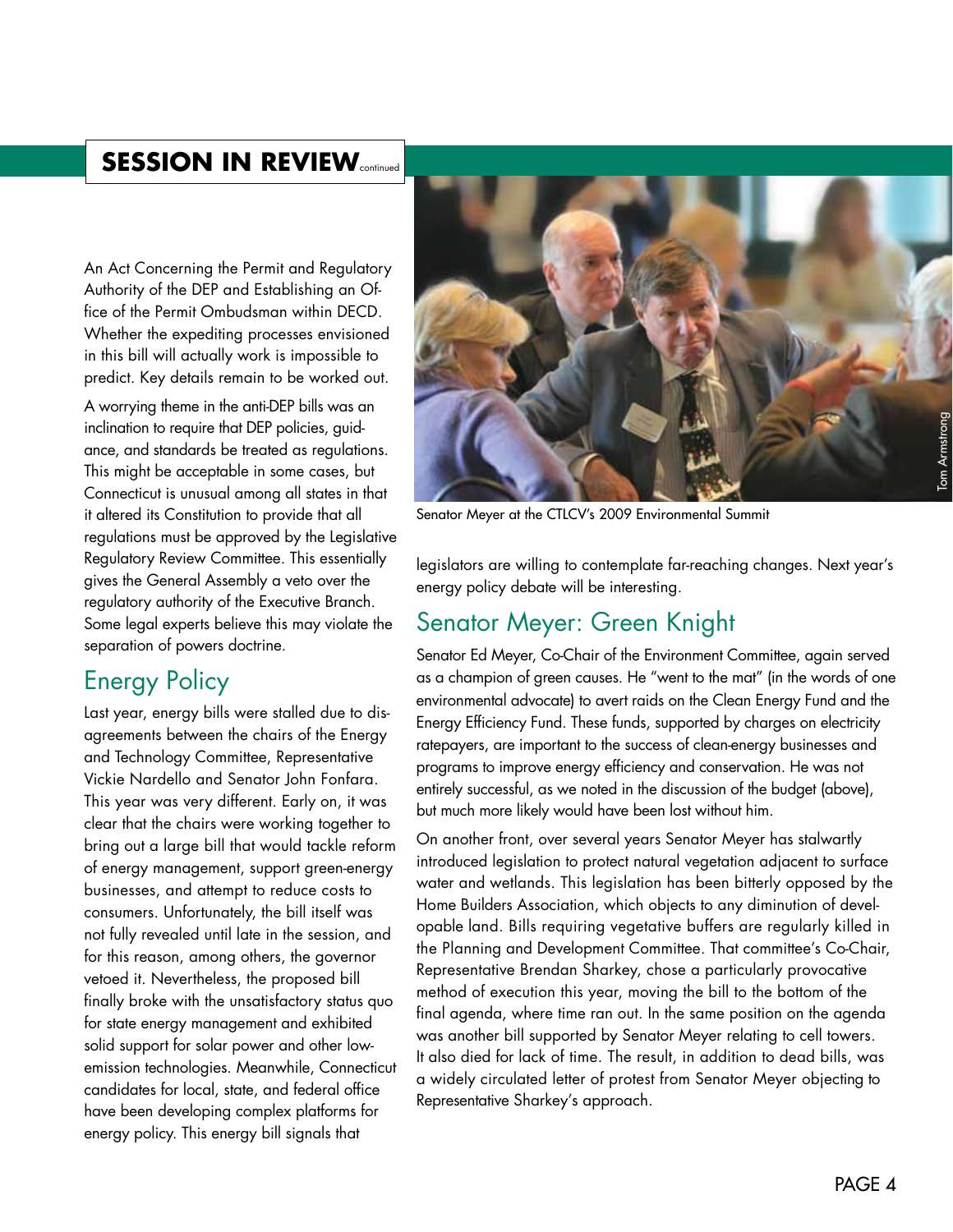

# **SESSION IN REVIEW**

### Green Fund Enters Black Hole

Connecticut residents lost a significant financing method for environmental projects when Green Fund legislation was dropped from the Environment Committee agenda without even a vote. The Green Fund would establish a charge on property purchases that could be used by municipalities for a variety of environmental projects, which in many cases also create jobs. The Green Fund concept has wide environmental support.

### Leadership and Screening

In legislative committees, little happens without the support of chairs. In the General Assembly, bills do not come up for a vote without the acquiescence of leadership: in particular, the majority leaders in both chambers, and the Speaker of the House (Representative Chris Donovan, D-Meriden) and President Pro Tem of the Senate (Senator Don Williams, D-Brooklyn). Minority leaders are included in leadership (Senator John McKinney, R-Fairfield, and Representative Larry Cafero, R-Norwalk), with their importance varying depending on the balance of power and the issue.

In committees and in the House and Senate, bills go through a screening process before being brought forward. Committee chairs and leadership decide who will do the screening. One of the first tasks of advocates each session is to find out who is on screening committees. An enemy there is a serious problem. A friend is a great gift.

Leadership is responsible for the life and death of bills. This year, in the midst of

overwhelming economic concerns, leadership did steer a fairly steady environmental course, avoiding the worst traps and making progress on a few issues, such as recycling and limits on toxins. (See bill summaries on page 14.)

### A United Environmental Voice

In the 2010 session, environmental advocates carried forward and improved efforts to coordinate and speak with one voice. There was an informal environmental caucus, a green jobs group, a DEP defense group, an energy group, and so on. A dozen or more different environmental organizations were actively involved, and the Connecticut League of Conservation Voters served as a unifying center. This activist collaboration held the line for the environment in a session that verged on desperate.

Next year, there will be a new governor and possibly many new legislators. With the deficit for FY 2012 estimated at about \$3.4 billion and the economy still struggling to recover, policy will be in flux.

Former DEP Commissioner Gina McCarthy used to say that she never saw large environmental gains in a down economy. If she is right, Connecticut needs be more careful. A united, clear voice for the environment will be even more important.

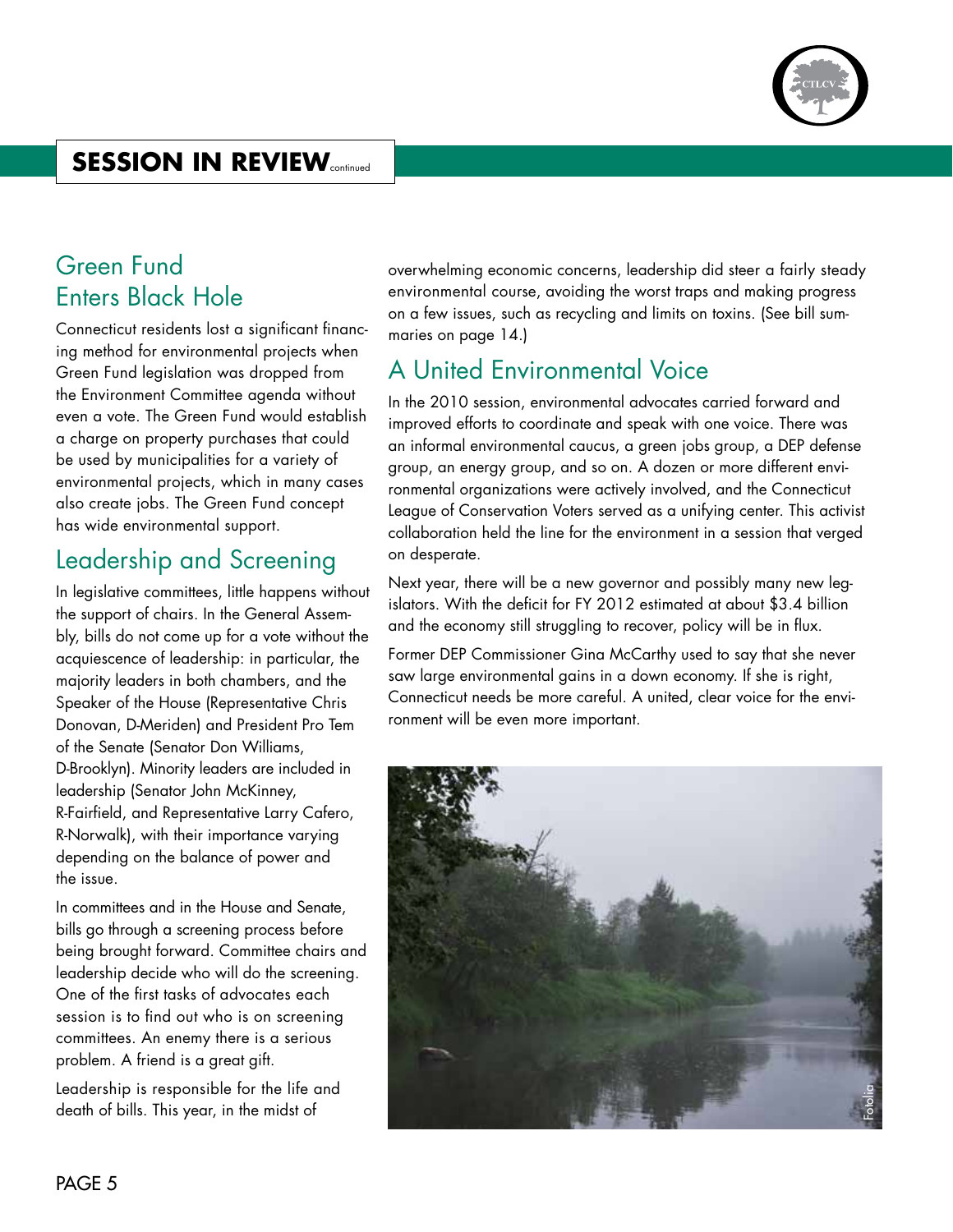

"Many of the legislative battles fought this year directly involved the DEP's role in enforcement of environmental laws. It is imperative that state lawmakers understand the long-term importance of an effective DEP that is appropriately staffed and funded. Our legislative champions must continue to speak up in support of the environmental work this agency does every single day to protect our air, land, water and health of citizens across the state."

-Lori Brown, CTLCV Executive Director

#### **The Connecticut Department of Environmental**

**Protection** (DEP) came under attack this year for, allegedly, not getting permits out the door fast enough. Legislators and the governor promoted measures to speed up DEP permitting. Some legislative proposals essentially would have undone DEP. One proposal

would have merged it into the Department of Community and Economic Development, for example.

However, DEP is a bit of an unsung hero. The agency's responsibilities keep expanding even as its staff and resources keep shrinking. Its traditional core programs—reducing pollution of water and air,

Winding Trails, Farmington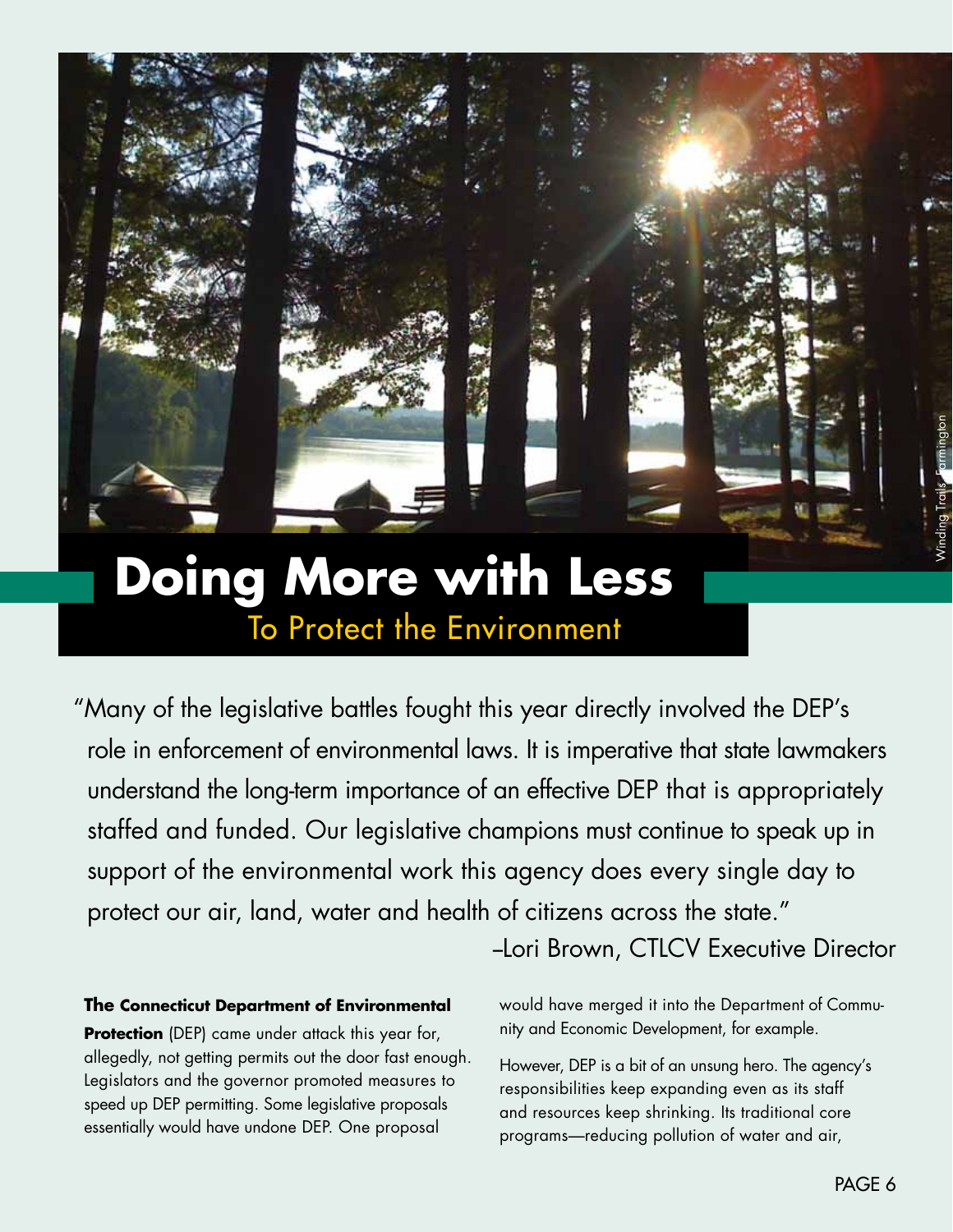managing waste, supporting outdoor recreation, and protecting natural resources—now include new initiatives, such as fighting invasive species, managing electronic waste, responding to climate change, and handling federal stimulus projects. Yet, in the past two years alone, DEP lost some ten percent of its workforce along with some of its most knowledgeable and experienced leaders. Figuring out how to handle more responsibility with fewer resources is a necessity at DEP. And guess what? DEP is succeeding. The agency is doing its work faster and more efficiently.

Since 2008, the DEP has been systematically implementing a process to identify and minimize wasted time and effort across the agency's permitting and enforcement processes and other programs. They call it LEAN—which doesn't stand for anything other than, well … "lean." It is an extension of the lean manufacturing systems introduced in US and Japanese industries more than 20 years ago.

So far, DEP has completed 23 LEAN projects. The results are remarkable. Wherever LEAN is happening, programs are accelerating, and with no erosion of environmental protections. Inspections are up. Backlogs are down. Permitting time has been cut drastically, too. The Office of Long Island Sound cut its average permitting time from 18 months to about 71 days. Wastewater-discharge permitting time is down from 30 months to about 140 days.

In the face of daunting responsibilities and less staff, DEP has opted to do more, not less. These are the folks who protect our air, water, and quality of life, and they deserve our thanks.

> Visit www.ctlcv.org for details on how individual legislators voted on each bill.



# **Methodology**

# **IT'S ALL ABOUT The Votes**

CTLCV works with environmental groups around the state to identify the bills those groups consider as their top priorities. Throughout the legislative session, we consult with environmental advocates as we monitor the progress of each piece of legislation.

CTLCV grades legislators on a 0 to 100% scale based on their votes on bills that affect the environment. In addition to analyzing final House and Senate votes, we examine votes cast in each committee along the way.

To determine the scores, we gave 100% for a pro-environment vote and 0% for an anti-environment vote. Each column in the scorecard table represents the averages of all relevant votes on a specific bill. The final score shown in this document is the average of all the selected votes.

### A Note on Abstentions and Absences

Abstentions are not calculated in legislators' final scores, but absences are. CTLCV subtracts 50% for missed votes on issues that we score. Sometimes legislators deliberately miss votes, but absences also occur for a variety of valid reasons, ranging from illness and family emergencies to pressure of other business and various mundane occurrences. For example, Senator Gayle Slossberg's 2009 score of 100% dropped to 50% this year because of understandable absences, including a death

in the family.

In the end, an absence isn't as constructive as taking a stand and casting a pro–environment vote. Thus, a half

#### SCORING METHODOLOGY

100% = pro-environment vote  $0\%$  = anti-environment vote  $50\%$  = absence

point score for absences is a compromise. We encourage readers to check how many times your legislators may have missed important votes.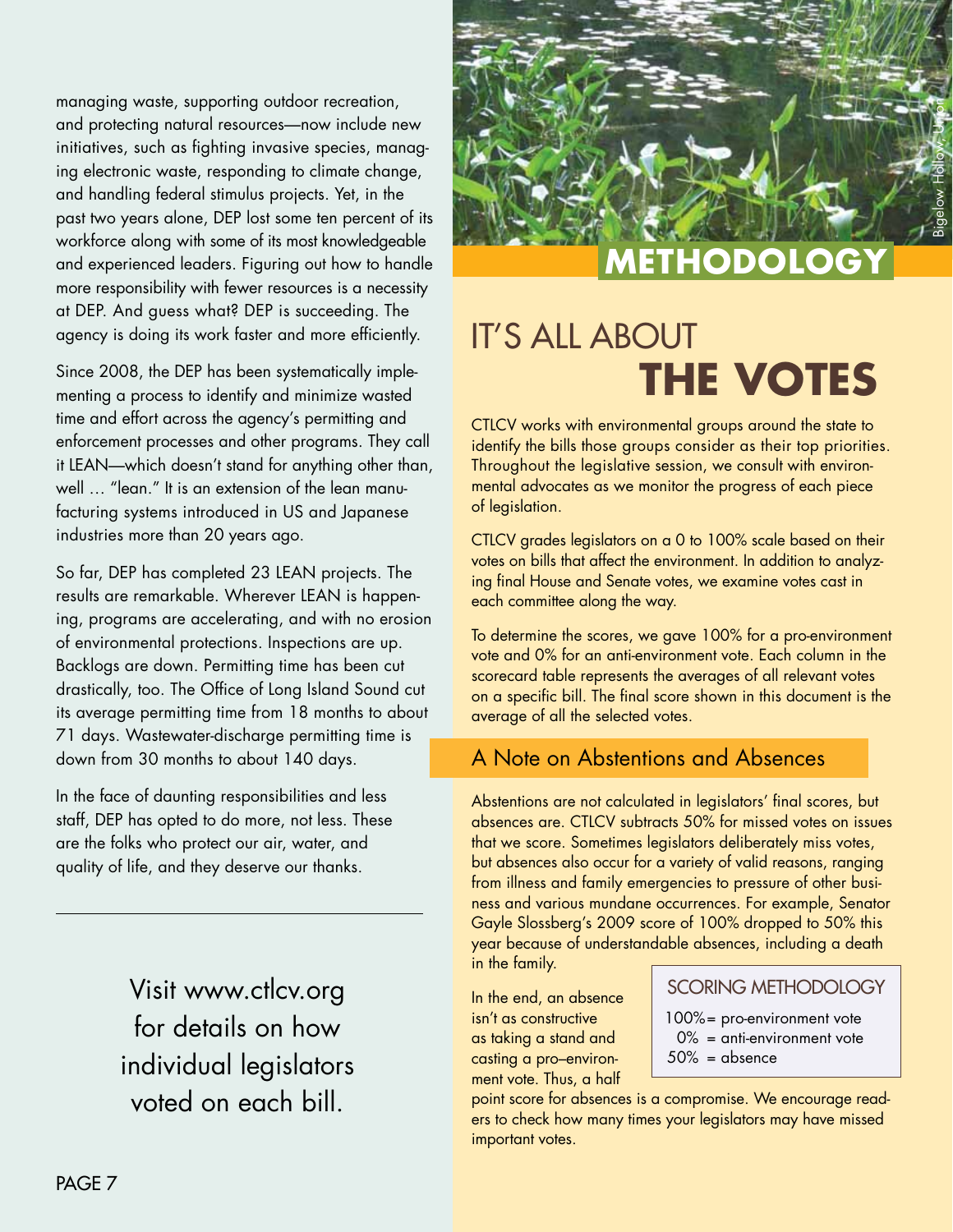# **Senate Scores**

|                  | <b>OVERALL</b><br><b>SCORE</b> | <b>DISTRICT</b> |              | 120<br>DEP GUIDANCE | 453 Reguatory<br>Environment | 463 & 493<br>Energy Reform | RECYCLING<br>Expansion<br>5120 | 5122 PAINT<br>STEWARDSHIP | 5126 CHEMICAL<br><b>INNOWITONS</b><br><b>INSTITUTE</b> | 5217 Energy<br>Efficient<br>Products | 5418<br>Integrated Pest<br>Management | 5419 Farms,<br>Food & Jobs |
|------------------|--------------------------------|-----------------|--------------|---------------------|------------------------------|----------------------------|--------------------------------|---------------------------|--------------------------------------------------------|--------------------------------------|---------------------------------------|----------------------------|
| <b>LAST NAME</b> |                                |                 | PARTY        |                     |                              |                            |                                |                           |                                                        |                                      |                                       |                            |
| <b>BOUCHER</b>   | 75%                            | 026             | ${\sf R}$    |                     |                              | 0%                         | 100%                           |                           | 100%                                                   |                                      |                                       | 100%                       |
| <b>CALIGIURI</b> | 75%                            | 016             | ${\sf R}$    |                     |                              | 50%                        | 100%                           |                           | 50%                                                    |                                      |                                       | 100%                       |
| COLAPIETRO       | 100%                           | 031             | D            |                     |                              | 100%                       | 100%                           |                           | 100%                                                   |                                      |                                       | 100%                       |
| <b>COLEMAN</b>   | 83%                            | 002             | D            |                     |                              | 100%                       | 100%                           | 100%                      | 100%                                                   |                                      | 0%                                    | 100%                       |
| <b>CRISCO</b>    | 80%                            | 017             | D            |                     | 0%                           | 100%                       | 100%                           |                           | 100%                                                   |                                      |                                       | 100%                       |
| <b>DAILY</b>     | 100%                           | 033             | D            |                     |                              | 100%                       | 100%                           |                           | 100%                                                   |                                      |                                       | 100%                       |
| <b>DEBICELLA</b> | 73%                            | 021             | ${\sf R}$    |                     |                              | 25%                        | 100%                           |                           | 67%                                                    |                                      |                                       | 100%                       |
| <b>DEFRONZO</b>  | 75%                            | 006             | D            | 0%                  | 0%                           | 100%                       | 100%                           | 100%                      | 100%                                                   |                                      | 100%                                  | 100%                       |
| <b>DOYLE</b>     | 100%                           | 009             | D            |                     |                              | 100%                       | 100%                           | 100%                      | 100%                                                   |                                      |                                       | 100%                       |
| <b>DUFF</b>      | 85%                            | 025             | D            |                     |                              | 50%                        | 100%                           |                           | 75%                                                    | 100%                                 |                                       | 100%                       |
| FASANO           | 50%                            | 034             | $\mathsf{R}$ |                     |                              | 0%                         | 50%                            |                           | 100%                                                   |                                      | 0%                                    | 100%                       |
| FONFARA          | 100%                           | 001             | D            |                     |                              | 100%                       | 100%                           |                           | 100%                                                   | 100%                                 |                                       | 100%                       |
| FRANTZ           | 60%                            | 036             | ${\sf R}$    |                     | $0\%$                        | 50%                        | 100%                           |                           | 50%                                                    |                                      |                                       | 100%                       |
| GAFFEY           | 100%                           | 013             | D            |                     |                              | 100%                       | 100%                           |                           | 100%                                                   |                                      |                                       | 100%                       |
| <b>GOMES</b>     | 100%                           | 023             | D            |                     |                              | 100%                       | 100%                           | 100%                      | 100%                                                   |                                      |                                       | 100%                       |
| GUGLIELMO        | 75%                            | 035             | $\mathsf{R}$ |                     |                              | 0%                         | 100%                           |                           | 100%                                                   |                                      |                                       | 100%                       |
| <b>HANDLEY</b>   | 72%                            | 004             | D            |                     | 0%                           | 75%                        | 100%                           | 100%                      | 83%                                                    |                                      |                                       | 75%                        |
| <b>HARP</b>      | 100%                           | 010             | D            |                     |                              | 100%                       | 100%                           |                           | 100%                                                   |                                      |                                       | 100%                       |
| <b>HARRIS</b>    | 75%                            | 005             | D            |                     |                              | 100%                       | 100%                           |                           | 100%                                                   |                                      | 0%                                    | 75%                        |
| <b>HARTLEY</b>   | 69%                            | 015             | D            |                     |                              | 25%                        | 100%                           |                           | 75%                                                    |                                      |                                       | 75%                        |
| KANE             | 88%                            | 032             | ${\sf R}$    |                     |                              | 50%                        | 100%                           |                           | 100%                                                   |                                      |                                       | 100%                       |
| KISSEL           | 70%                            | 007             | ${\sf R}$    |                     |                              | 50%                        | 100%                           | 0%                        | 100%                                                   |                                      |                                       | 100%                       |
| LEBEAU           | 80%                            | 003             | D            |                     | 0%                           | 100%                       | 100%                           |                           | 100%                                                   |                                      |                                       | 100%                       |
| LOONEY           | 100%                           | 011             | D            |                     |                              | 100%                       | 100%                           |                           | 100%                                                   |                                      |                                       | 100%                       |
| <b>MAYNARD</b>   | 69%                            | 018             | D            | $0\%$               | $0\%$                        | 100%                       | 100%                           | 50%                       | 100%                                                   |                                      | 100%                                  | 100%                       |
| <b>MCDONALD</b>  | 80%                            | 027             | D            |                     |                              | $0\%$                      | 100%                           | 100%                      | 100%                                                   |                                      |                                       | 100%                       |
| <b>MCKINNEY</b>  | 63%                            | 028             | $\mathsf{R}$ | $0\%$               | 0%                           | 0%                         | 100%                           | 100%                      | 100%                                                   |                                      | 100%                                  | 100%                       |
| <b>MCLACHLAN</b> | 80%                            | 024             | $\mathsf{R}$ |                     |                              | $0\%$                      | 100%                           | 100%                      | 100%                                                   |                                      |                                       | 100%                       |
| <b>MEYER</b>     | 88%                            | 012             | D            | $0\%$               | 100%                         | 100%                       | 100%                           | 100%                      | 100%                                                   |                                      | 100%                                  | 100%                       |
| <b>MUSTO</b>     | 75%                            | 022             | D            |                     | $0\%$                        | 100%                       | 100%                           |                           | 75%                                                    |                                      |                                       | 100%                       |
| PRAGUE           | 100%                           | 019             | D            |                     |                              | 100%                       | 100%                           |                           | 100%                                                   |                                      |                                       | 100%                       |
| <b>RORABACK</b>  | 78%                            | 030             | $\mathsf{R}$ | 100%                | 50%                          | 0%                         | 100%                           | 100%                      | 75%                                                    |                                      | 100%                                  | 100%                       |
| <b>SLOSSBERG</b> | 50%                            | 014             | D            |                     |                              | 50%                        | 50%                            |                           | 50%                                                    |                                      |                                       | 50%                        |
| STILLMAN         | 100%                           | 020             | D            |                     |                              | 100%                       | 100%                           |                           | 100%                                                   |                                      |                                       | 100%                       |
| WILLIAMS, D.     | 100%                           | 029             | D            |                     |                              | 100%                       | 100%                           |                           | 100%                                                   |                                      |                                       | 100%                       |
| <b>WITKOS</b>    | 58%                            | 008             | $\mathsf{R}$ |                     | $0\%$                        | 50%                        | 100%                           |                           | 100%                                                   | $0\%$                                |                                       | 100%                       |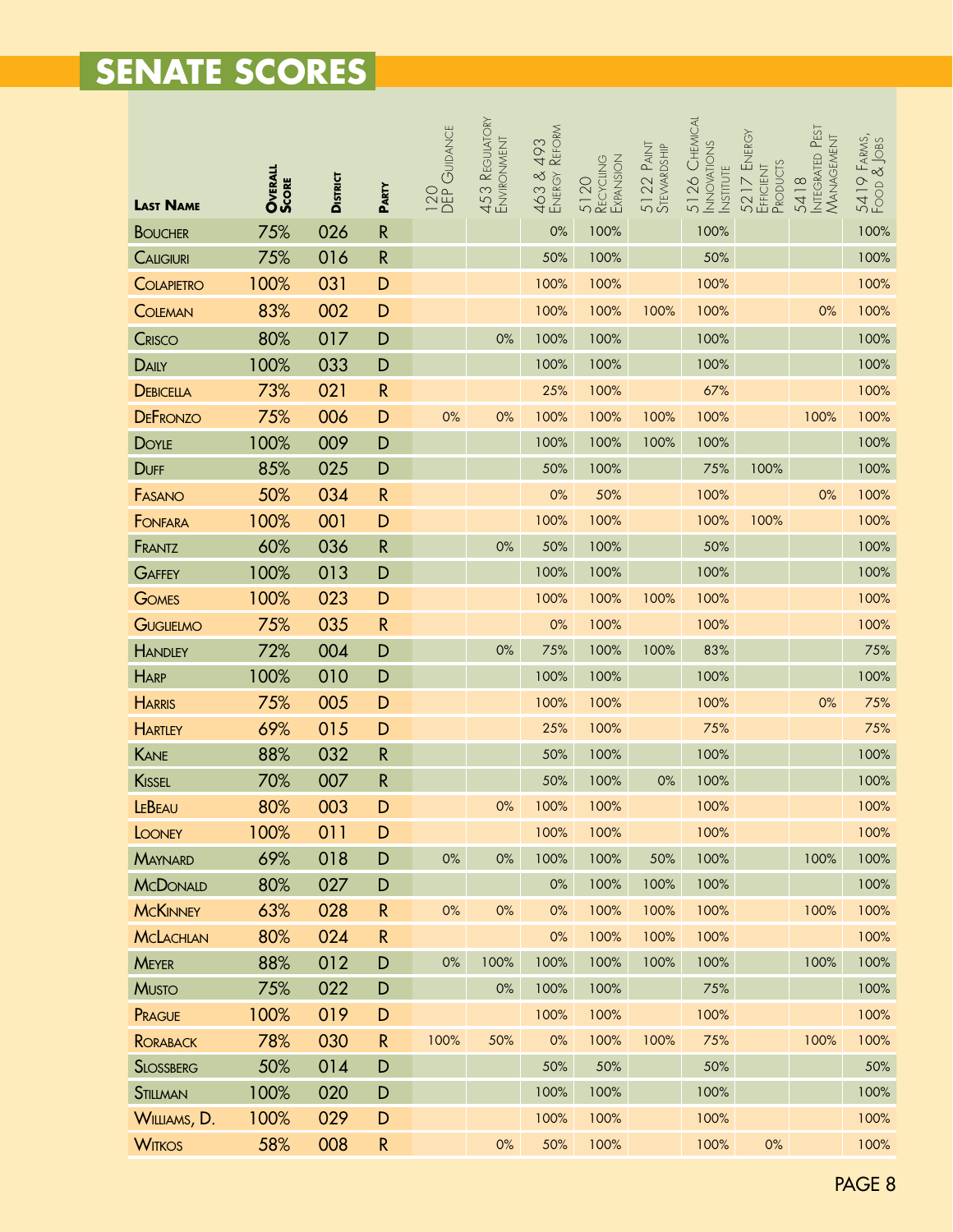|                   | <b>OVERALL</b><br><b>SCORE</b> |                 |              | 120<br>DEP GUIDANCE | 453 Regulatory<br>Environment | REFORM<br>493<br>463 & . | RECYCLING<br>Expansion | 5122 PAINT<br>STEWARDSHIP | 5126 CHEMICAL<br>NNOVATIONS<br><b>INSTITUTE</b> | 5217 Energy<br>Efficient<br>Products | Integrated Pest<br>Management<br>$\frac{\infty}{\infty}$ | 5419 Farms,<br>Food & Jobs |
|-------------------|--------------------------------|-----------------|--------------|---------------------|-------------------------------|--------------------------|------------------------|---------------------------|-------------------------------------------------|--------------------------------------|----------------------------------------------------------|----------------------------|
| <b>LAST NAME</b>  |                                | <b>DISTRICT</b> | PARTY        |                     |                               |                          | 5120                   |                           |                                                 |                                      | 541                                                      |                            |
| ABERCROMBIE       | 85%                            | 083             | D            |                     |                               | 50%                      | 100%                   | 100%                      | 75%                                             |                                      |                                                          | 100%                       |
| <b>ALBERTS</b>    | 75%                            | 050             | ${\sf R}$    |                     | 0%                            | 50%                      | 100%                   | 100%                      | 100%                                            |                                      |                                                          | 100%                       |
| <b>ALDARONDO</b>  | 90%                            | 075             | D            |                     |                               | 50%                      | 100%                   | 100%                      | 100%                                            |                                      |                                                          | 100%                       |
| <b>ALTOBELLO</b>  | 80%                            | 082             | D            |                     |                               | 0%                       | 100%                   | 100%                      | 100%                                            |                                      |                                                          | 100%                       |
| AMAN              | 58%                            | 014             | $\mathsf{R}$ |                     |                               | 0%                       | 50%                    | 100%                      | 100%                                            |                                      | $0\%$                                                    | 100%                       |
| ARESIMOWICZ       | 67%                            | 030             | D            |                     | $0\%$                         | 0%                       | 100%                   | 100%                      | 100%                                            |                                      |                                                          | 100%                       |
| <b>AYALA</b>      | 83%                            | 128             | D            |                     |                               | 100%                     | 100%                   | 100%                      | 100%                                            |                                      | 0%                                                       | 100%                       |
| <b>BACCHIOCHI</b> | 80%                            | 052             | $\mathsf{R}$ |                     |                               | 0%                       | 100%                   | 100%                      | 100%                                            |                                      |                                                          | 100%                       |
| <b>BACKER</b>     | 69%                            | 121             | D            | 100%                | 50%                           | 50%                      | 75%                    | 75%                       | 50%                                             | 50%                                  | 100%                                                     | 67%                        |
| <b>BARAM</b>      | 90%                            | 015             | D            |                     |                               | 50%                      | 100%                   | 100%                      | 100%                                            |                                      |                                                          | 100%                       |
| <b>BARRY</b>      | 90%                            | 012             | D            |                     |                               | 50%                      | 100%                   | 100%                      | 100%                                            |                                      |                                                          | 100%                       |
| <b>BARTLETT</b>   | 85%                            | 002             | D            |                     |                               | 75%                      | 100%                   | 100%                      | 75%                                             |                                      |                                                          | 75%                        |
| <b>BERGER</b>     | 67%                            | 073             | D            |                     | $0\%$                         | $0\%$                    | 100%                   | 100%                      | 100%                                            |                                      |                                                          | 100%                       |
| <b>BOUKUS</b>     | 90%                            | 022             | D            |                     |                               | 50%                      | 100%                   | 100%                      | 100%                                            |                                      |                                                          | 100%                       |
| <b>BUTLER</b>     | 90%                            | 072             | D            |                     |                               | 50%                      | 100%                   | 100%                      | 100%                                            |                                      |                                                          | 100%                       |
| <b>B</b> YE       | 81%                            | 019             | D            | 0%                  | 50%                           | 100%                     | 100%                   | 100%                      | 100%                                            |                                      | 100%                                                     | 100%                       |
| <b>CAFERO</b>     | 80%                            | 142             | $\mathsf{R}$ |                     |                               | $0\%$                    | 100%                   | 100%                      | 100%                                            |                                      |                                                          | 100%                       |
| CAMILLO           | 57%                            | 151             | $\mathsf{R}$ | 0%                  | $0\%$                         | 25%                      | 100%                   | 50%                       | 83%                                             |                                      | 100%                                                     | 100%                       |
| CANDELARIA        | 100%                           | 095             | D            |                     |                               | 100%                     | 100%                   | 100%                      | 100%                                            |                                      |                                                          | 100%                       |
| <b>CANDELORA</b>  | 58%                            | 086             | $\mathsf{R}$ |                     |                               | 0%                       | 50%                    | 100%                      | 100%                                            |                                      | 0%                                                       | 100%                       |
| CARSON            | 80%                            | 108             | $\mathsf{R}$ |                     |                               | 0%                       | 100%                   | 100%                      | 100%                                            |                                      |                                                          | 100%                       |
| CARUSO            | 90%                            | 126             | D            |                     |                               | 100%                     | 100%                   | 100%                      | 50%                                             |                                      |                                                          | 100%                       |
| <b>CHAPIN</b>     | 75%                            | 067             | $\mathsf{R}$ | 100%                | 0%                            | 0%                       | 100%                   | 100%                      | 100%                                            |                                      | 100%                                                     | 100%                       |
| <b>CLEMONS</b>    | 95%                            | 124             | D            |                     |                               | 100%                     | 100%                   | 75%                       | 100%                                            |                                      |                                                          | 100%                       |
| CONROY            | 88%                            | 105             | D            | $0\%$               | 100%                          | 100%                     | 100%                   | 100%                      | 100%                                            |                                      | 100%                                                     | 100%                       |
| CONWAY            | 92%                            | 061             | D            |                     |                               | 100%                     | 100%                   | 100%                      | 50%                                             | 100%                                 |                                                          | 100%                       |
| COOK              | 100%                           | 065             | D            |                     |                               | 100%                     | 100%                   | 100%                      | 100%                                            |                                      |                                                          | 100%                       |
| COUTU             | 80%                            | 047             | $\mathsf{R}$ |                     |                               | 0%                       | 100%                   | 100%                      | 100%                                            |                                      |                                                          | 100%                       |
| D'AMELIO          | 80%                            | 071             | $\mathsf{R}$ |                     |                               | $0\%$                    | 100%                   | 100%                      | 100%                                            |                                      |                                                          | 100%                       |
| DARGAN            | 100%                           | 115             | D            |                     |                               | 100%                     | 100%                   | 100%                      | 100%                                            |                                      |                                                          | 100%                       |
| <b>DAVIS</b>      | 88%                            | 117             | D            | 0%                  | 100%                          | 100%                     | 100%                   | 100%                      | 100%                                            |                                      | 100%                                                     | 100%                       |
| <b>DILLON</b>     | 95%                            | 092             | D            |                     |                               | 100%                     | 100%                   | 75%                       | 100%                                            |                                      |                                                          | 100%                       |
| <b>DONOVAN</b>    | 100%                           | 084             | D            |                     |                               | 100%                     | 100%                   | 100%                      | 100%                                            |                                      |                                                          | 100%                       |
| <b>DREW</b>       | 79%                            | 132             | D            |                     |                               | 100%                     | 75%                    | 100%                      | 100%                                            |                                      | $0\%$                                                    | 100%                       |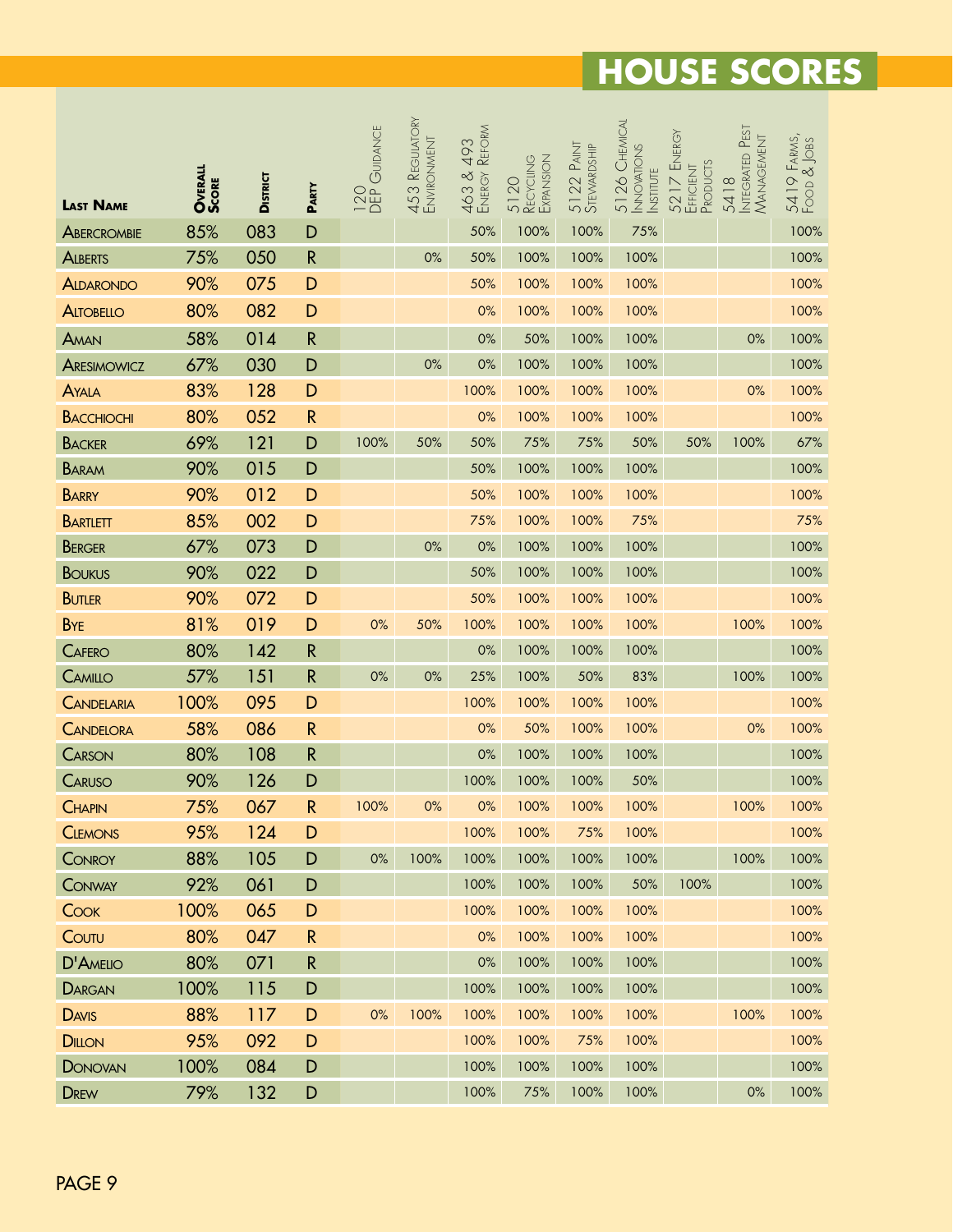|                        | <b>OVERALL</b><br><b>SCORE</b> |                 |              | GUIDANCE   | 453 Reguatory<br>Environment | 493<br>Reform<br>463 & | RECYCLING<br>Expansion | 5122 PAINT<br>STEWARDSHIP | 5126 CHEMICAL<br><b>INNOVATIONS</b><br><b>INSTITUTE</b> | ENERGY<br>5217 Eni<br>Efficient<br>Products | INTEGRATED PEST<br>MANAGEMENT | 5419 Farms,<br>Food & Jobs |
|------------------------|--------------------------------|-----------------|--------------|------------|------------------------------|------------------------|------------------------|---------------------------|---------------------------------------------------------|---------------------------------------------|-------------------------------|----------------------------|
| <b>LAST NAME</b>       |                                | <b>DISTRICT</b> | PARTY        | 120<br>DEP |                              |                        | 5120                   |                           |                                                         |                                             | 5418                          |                            |
| <b>ESPOSITO</b>        | 70%                            | 116             | D            |            |                              | 50%                    | 50%                    | 50%                       | 100%                                                    |                                             |                               | 100%                       |
| <b>ESTY</b>            | 100%                           | 103             | D            |            |                              | 100%                   | 100%                   | 100%                      | 100%                                                    | 100%                                        |                               | 100%                       |
| <b>FAWCETT</b>         | 100%                           | 133             | D            |            |                              | 100%                   | 100%                   | 100%                      | 100%                                                    |                                             |                               | 100%                       |
| <b>FLEISCHMANN</b>     | 90%                            | 018             | D            |            |                              | 75%                    | 100%                   | 100%                      | 75%                                                     |                                             |                               | 100%                       |
| <b>FLEXER</b>          | 96%                            | 044             | D            |            |                              | 100%                   | 100%                   | 100%                      | 75%                                                     |                                             | 100%                          | 100%                       |
| <b>FLOREN</b>          | 90%                            | 149             | $\mathsf{R}$ |            |                              | 50%                    | 100%                   | 100%                      | 100%                                                    |                                             |                               | 100%                       |
| FONTANA                | 88%                            | 087             | D            | 0%         | 100%                         | 100%                   | 100%                   | 100%                      | 100%                                                    |                                             | 100%                          | 100%                       |
| Fox                    | 83%                            | 146             | D            |            |                              | 100%                   | 100%                   | 100%                      | 100%                                                    |                                             | 0%                            | 100%                       |
| FREY                   | 80%                            | 111             | ${\sf R}$    |            |                              | 0%                     | 100%                   | 100%                      | 100%                                                    |                                             |                               | 100%                       |
| FRITZ                  | 67%                            | 090             | D            |            |                              | 50%                    | 50%                    | 100%                      | 100%                                                    |                                             | 0%                            | 100%                       |
| <b>GENGA</b>           | 96%                            | 010             | D            |            |                              | 100%                   | 100%                   | 100%                      | 100%                                                    | 100%                                        |                               | 75%                        |
| GENTILE                | 68%                            | 104             | D            |            | 0%                           | 100%                   | 75%                    | 100%                      | 100%                                                    |                                             | 0%                            | 100%                       |
| GERAGOSIAN             | 95%                            | 025             | D            |            |                              | 100%                   | 100%                   | 100%                      | 75%                                                     |                                             |                               | 100%                       |
| GIANNAROS              | 90%                            | 021             | D            |            |                              | 50%                    | 100%                   | 100%                      | 100%                                                    |                                             |                               | 100%                       |
| <b>GIBBONS</b>         | 90%                            | 150             | $\mathsf{R}$ |            |                              | 50%                    | 100%                   | 100%                      | 100%                                                    |                                             |                               | 100%                       |
| <b>GIEGLER</b>         | 80%                            | 138             | ${\sf R}$    |            |                              | 0%                     | 100%                   | 100%                      | 100%                                                    |                                             |                               | 100%                       |
| GIULIANO               | 80%                            | 023             | $\mathsf{R}$ |            |                              | 0%                     | 100%                   | 100%                      | 100%                                                    |                                             |                               | 100%                       |
| <b>GODFREY</b>         | 75%                            | 110             | D            |            |                              | 50%                    | 100%                   | 100%                      | 100%                                                    |                                             | $0\%$                         | 100%                       |
| <b>GONZALEZ</b>        | 100%                           | 003             | D            |            |                              | 100%                   | 100%                   | 100%                      | 100%                                                    |                                             |                               | 100%                       |
| GRAZIANI               | 100%                           | 057             | D            |            |                              | 100%                   | 100%                   | 100%                      | 100%                                                    |                                             |                               | 100%                       |
| GREEN                  | 95%                            | 001             | D            |            |                              | 100%                   | 100%                   | 75%                       | 100%                                                    |                                             |                               | 100%                       |
| GROGINS                | 100%                           | 129             | D            |            |                              | 100%                   | 100%                   | 100%                      | 100%                                                    |                                             |                               | 100%                       |
| GUERRERA               | 70%                            | 029             | D            |            |                              | 50%                    | 50%                    | 50%                       | 100%                                                    |                                             |                               | 100%                       |
| <b>HAMM</b>            | 70%                            | 034             | D            |            |                              | 75%                    | 50%                    | 50%                       | 75%                                                     |                                             |                               | 100%                       |
| <b>HAMZY</b>           | 63%                            | 078             | $\mathsf{R}$ |            |                              | $0\%$                  | 100%                   | 75%                       | 100%                                                    | $0\%$                                       |                               | 100%                       |
| <b>HEINRICH</b>        | 90%                            | 101             | D            |            |                              | 100%                   | 50%                    | 100%                      | 100%                                                    |                                             |                               | 100%                       |
| <b>HENNESSY</b>        | 81%                            | 127             | D            | $0\%$      | 100%                         | 100%                   | 100%                   | 100%                      | 100%                                                    |                                             | 50%                           | 100%                       |
| <b>HETHERINGTON</b>    | 90%                            | 125             | $\mathsf{R}$ |            |                              | 50%                    | 100%                   | 100%                      | 100%                                                    |                                             |                               | 100%                       |
| <b>HEWETT</b>          | 90%                            | 039             | D            |            |                              | 75%                    | 100%                   | 75%                       | 100%                                                    |                                             |                               | 100%                       |
| <b>HOLDER-WINFIELD</b> | 100%                           | 094             | D            |            |                              | 100%                   | 100%                   | 100%                      | 100%                                                    |                                             |                               | 100%                       |
| <b>HORNISH</b>         | 75%                            | 062             | D            | $0\%$      | 0%                           | 100%                   | 100%                   | 100%                      | 100%                                                    |                                             | 100%                          | 100%                       |
| <b>HOVEY</b>           | 80%                            | 112             | $\mathsf{R}$ |            |                              | 25%                    | 100%                   | 100%                      | 75%                                                     |                                             |                               | 100%                       |
| <b>HOYDICK</b>         | 80%                            | 120             | $\mathsf{R}$ |            |                              | $0\%$                  | 100%                   | 100%                      | 100%                                                    |                                             |                               | 100%                       |
| <b>HURLBURT</b>        | 75%                            | 053             | D            | $0\%$      | $0\%$                        | 100%                   | 100%                   | 100%                      | 100%                                                    |                                             | 100%                          | 100%                       |
| <b>HWANG</b>           | 90%                            | 134             | $\mathsf{R}$ |            |                              | 50%                    | 100%                   | 100%                      | 100%                                                    |                                             |                               | 100%                       |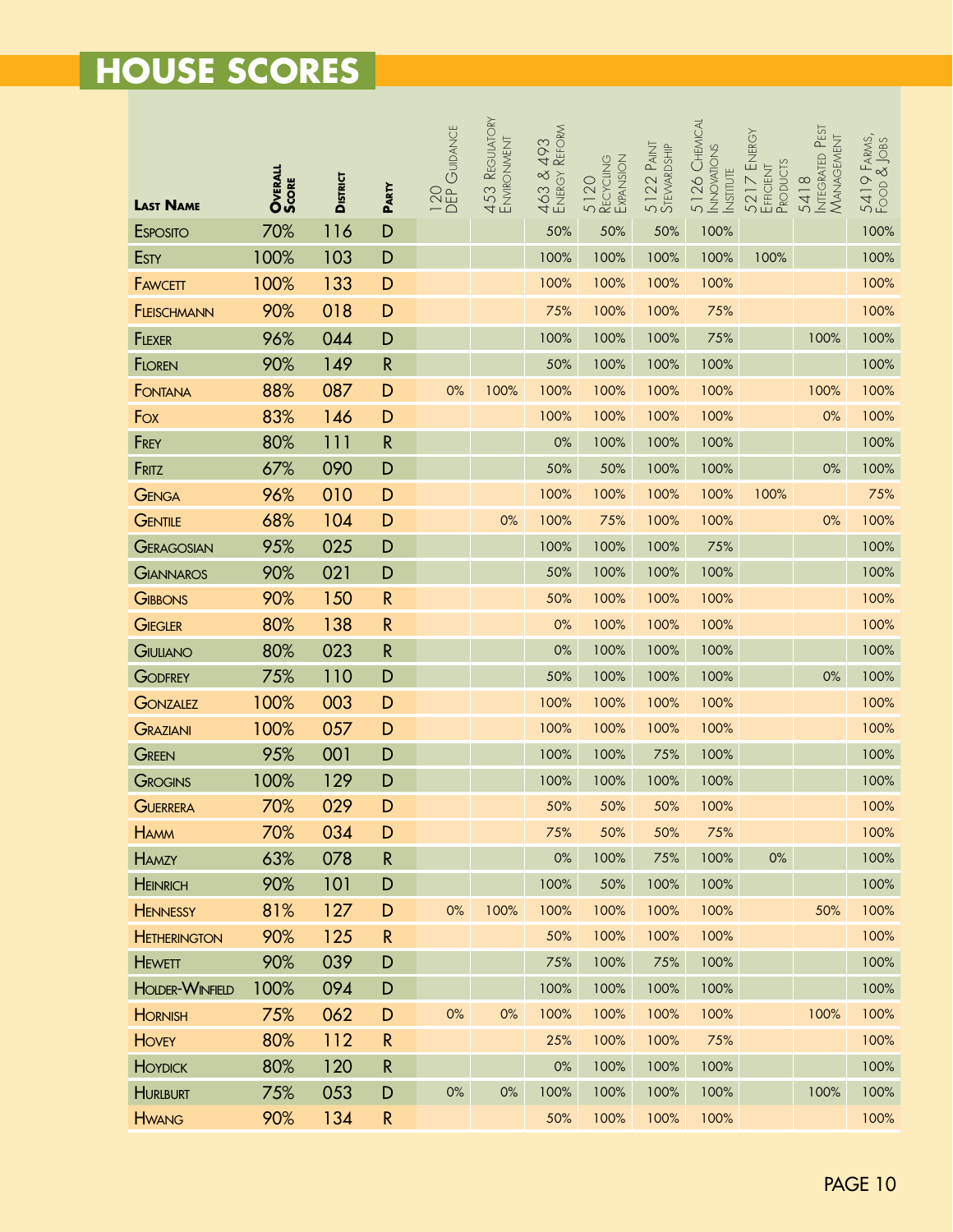|                    | <b>OVERALL</b><br><b>SCORE</b> |                 |              | 120<br>DEP GUIDANCE | 453 Reguatory<br>Environment | REFORM<br>493<br>463 & | $5120$<br>Recycling | 5122 PAINT<br>STEVVARDSHIP | 5126 CHEMICAL<br><b>INNOVATIONS</b><br><b>NSTITUTE</b> | ENERGY<br>5217 Eni<br>Efficient<br>Products | Integrated Pest<br>Management | 5419 Farms,<br>Food & Jobs |
|--------------------|--------------------------------|-----------------|--------------|---------------------|------------------------------|------------------------|---------------------|----------------------------|--------------------------------------------------------|---------------------------------------------|-------------------------------|----------------------------|
| <b>LAST NAME</b>   |                                | <b>DISTRICT</b> | PARTY        |                     |                              |                        |                     |                            |                                                        |                                             | 5418                          |                            |
| <b>JANOWSKI</b>    | 90%                            | 056             | D            |                     |                              | 50%                    | 100%                | 100%                       | 100%                                                   |                                             |                               | 100%                       |
| <b>JARMOC</b>      | 70%                            | 059             | D            |                     |                              | $0\%$                  | 100%                | 100%                       | 50%                                                    |                                             |                               | 100%                       |
| <b>JOHNSON</b>     | 100%                           | 049             | D            |                     |                              | 100%                   | 100%                | 100%                       | 100%                                                   | 100%                                        |                               | 100%                       |
| <b>JOHNSTON</b>    | 58%                            | 051             | D            |                     | 0%                           | 50%                    | 50%                 | 50%                        | 100%                                                   |                                             |                               | 100%                       |
| <b>JUTILA</b>      | 75%                            | 037             | D            | 0%                  | 0%                           | 100%                   | 100%                | 100%                       | 100%                                                   |                                             | 100%                          | 100%                       |
| <b>KEHOE</b>       | 86%                            | 031             | D            |                     | 100%                         | 100%                   | 75%                 | 100%                       | 100%                                                   |                                             | 50%                           | 75%                        |
| <b>KIRKLEY-BEY</b> | 75%                            | 005             | D            |                     |                              | 50%                    | 100%                | 100%                       | 25%                                                    |                                             |                               | 100%                       |
| <b>KLARIDES</b>    | 80%                            | 114             | $\mathsf{R}$ |                     |                              | 0%                     | 100%                | 100%                       | 100%                                                   |                                             |                               | 100%                       |
| LABRIOLA           | 80%                            | 131             | $\mathsf R$  |                     |                              | 0%                     | 100%                | 100%                       | 100%                                                   |                                             |                               | 100%                       |
| LAMBERT            | 100%                           | 118             | D            | 100%                | 100%                         | 100%                   | 100%                | 100%                       | 100%                                                   |                                             | 100%                          | 100%                       |
| LARSON             | 90%                            | 011             | D            |                     |                              | 50%                    | 100%                | 100%                       | 100%                                                   |                                             |                               | 100%                       |
| LAWLOR             | 75%                            | 099             | D            |                     |                              | 100%                   | 50%                 | 75%                        | 100%                                                   |                                             |                               | 50%                        |
| LEGEYT             | 80%                            | 017             | $\mathsf{R}$ |                     |                              | $0\%$                  | 100%                | 100%                       | 100%                                                   |                                             |                               | 100%                       |
| LEONE              | 70%                            | 148             | D            |                     |                              | 50%                    | 50%                 | 50%                        | 100%                                                   |                                             |                               | 100%                       |
| LESSER             | 100%                           | 100             | D            |                     |                              | 100%                   | 100%                | 100%                       | 100%                                                   | 100%                                        |                               | 100%                       |
| LEWIS              | 100%                           | 008             | D            |                     |                              | 100%                   | 100%                | 100%                       | 100%                                                   |                                             |                               | 100%                       |
| LYDDY              | 100%                           | 106             | D            |                     |                              | 100%                   | 100%                | 100%                       | 100%                                                   |                                             |                               | 100%                       |
| <b>MAZUREK</b>     | 67%                            | 080             | D            |                     | 0%                           | $0\%$                  | 100%                | 100%                       | 100%                                                   |                                             |                               | 100%                       |
| <b>MCCLUSKEY</b>   | 75%                            | 020             | D            | 0%                  | 0%                           | 100%                   | 100%                | 100%                       | 100%                                                   |                                             | 100%                          | 100%                       |
| <b>MCCRORY</b>     | 95%                            | 007             | D            |                     |                              | 100%                   | 100%                | 100%                       | 100%                                                   |                                             |                               | 75%                        |
| <b>MEGNA</b>       | 100%                           | 097             | D            |                     |                              | 100%                   | 100%                | 100%                       | 100%                                                   | 100%                                        |                               | 100%                       |
| <b>MERRILL</b>     | 100%                           | 054             | D            |                     |                              | 100%                   | 100%                | 100%                       | 100%                                                   |                                             |                               | 100%                       |
| <b>MIKUTEL</b>     | 90%                            | 045             | D            |                     |                              | 50%                    | 100%                | 100%                       | 100%                                                   |                                             |                               | 100%                       |
| MILLER, L.         | 61%                            | 122             | $\mathsf{R}$ | $0\%$               | 0%                           | 50%                    | 100%                | 100%                       | 100%                                                   | 0%                                          | 100%                          | 100%                       |
| MILLER, P.         | 100%                           | 145             | D            |                     |                              | 100%                   | 100%                | 100%                       | 100%                                                   |                                             |                               | 100%                       |
| <b>MINER</b>       | 50%                            | 066             | $\mathsf{R}$ | $0\%$               | $0\%$                        | 50%                    | 100%                | 100%                       | 50%                                                    |                                             | 0%                            | 100%                       |
| <b>MIOLI</b>       | 67%                            | 136             | D            |                     | $0\%$                        | 100%                   | 50%                 | 50%                        | 100%                                                   |                                             |                               | 100%                       |
| <b>MORIN</b>       | 100%                           | 028             | D            |                     | 100%                         | 100%                   | 100%                | 100%                       | 100%                                                   |                                             |                               | 100%                       |
| <b>MORRIS</b>      | 100%                           | 140             | D            |                     |                              | 100%                   | 100%                | 100%                       | 100%                                                   |                                             |                               | 100%                       |
| <b>MOUKAWSHER</b>  | 47%                            | 040             | D            | $0\%$               | 50%                          | $0\%$                  | 100%                | 75%                        | 50%                                                    |                                             | 0%                            | 100%                       |
| <b>MUSHINSKY</b>   | 100%                           | 085             | D            | 100%                | 100%                         | 100%                   | 100%                | 100%                       | 100%                                                   |                                             | 100%                          | 100%                       |
| <b>NAFIS</b>       | 95%                            | 027             | D            |                     |                              | 100%                   | 100%                | 100%                       | 100%                                                   |                                             |                               | 75%                        |
| NARDELLO           | 100%                           | 089             | D            |                     |                              | 100%                   | 100%                | 100%                       | 100%                                                   | 100%                                        |                               | 100%                       |
| <b>NICASTRO</b>    | 100%                           | 079             | D            |                     |                              | 100%                   | 100%                | 100%                       | 100%                                                   |                                             |                               | 100%                       |
| <b>NOUJAIM</b>     | 67%                            | 074             | $\mathsf{R}$ |                     | 50%                          | 0%                     | 100%                | 100%                       | 50%                                                    |                                             |                               | 100%                       |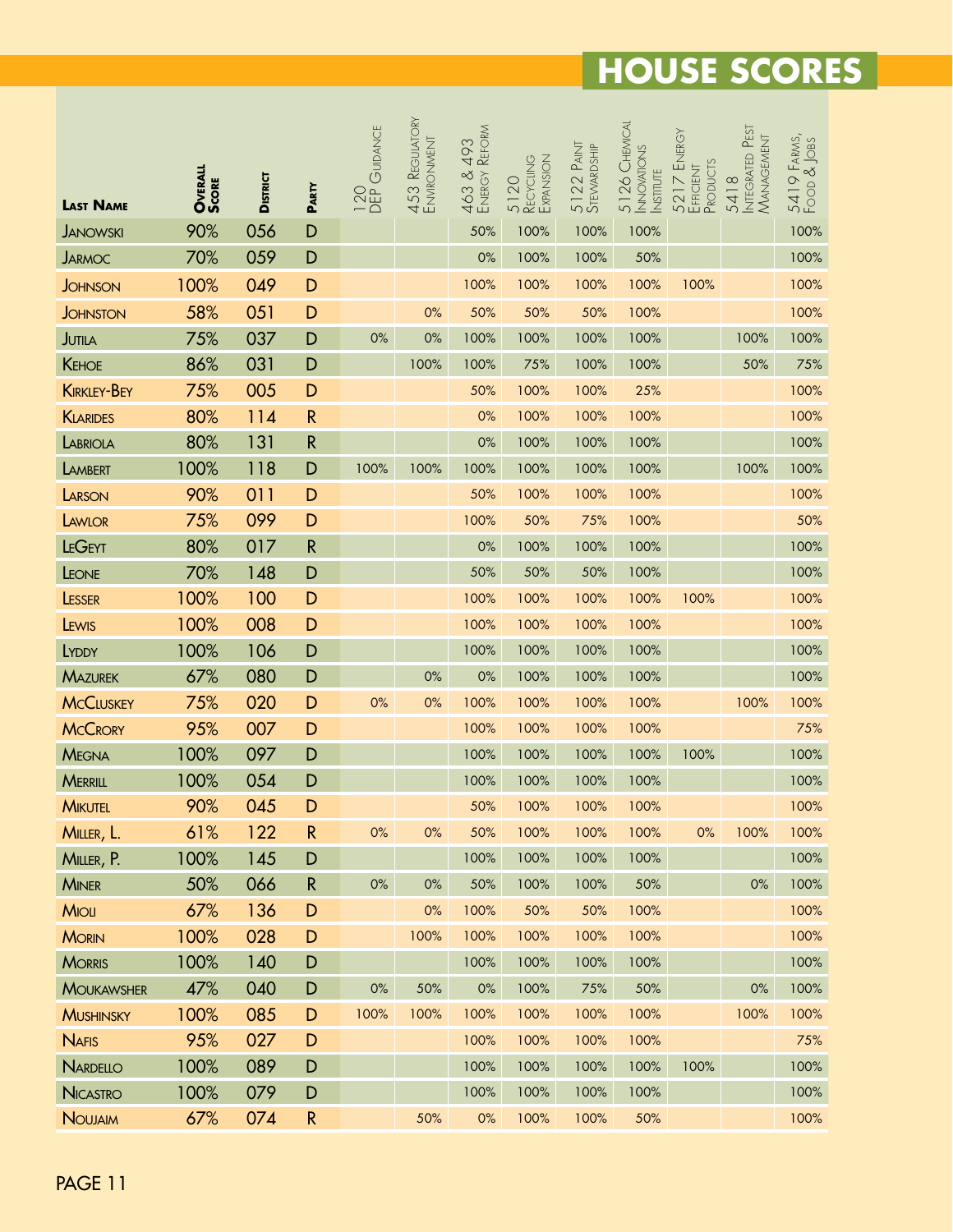|                             | OVERALL<br>SCORE | <b>DISTRICT</b> | PARTY       | GUIDANCE<br><b>120</b> | 453 Reguatory<br>Environment | REFORM<br>493<br>463 & | 5120<br>Recycling<br>Expansion | 5122 PAINT<br>STEVVARDSHIP | 5126 CHEMICAL<br><b>INNOVATIONS</b><br><b>INSTITUTE</b> | ENERGY<br>5217 Eni<br>Efficient<br>Products | Integrated Pest<br>Management<br>5418 | 5419 Farms,<br>Food & Jobs |
|-----------------------------|------------------|-----------------|-------------|------------------------|------------------------------|------------------------|--------------------------------|----------------------------|---------------------------------------------------------|---------------------------------------------|---------------------------------------|----------------------------|
| <b>LAST NAME</b><br>O'BRIEN | 100%             | 024             | D           |                        |                              | 100%                   | 100%                           | 100%                       | 100%                                                    |                                             |                                       | 100%                       |
| O'CONNOR                    | 100%             | 035             | $\mathsf D$ |                        |                              | 100%                   | 100%                           | 100%                       | 100%                                                    | 100%                                        |                                       | 100%                       |
| <b>OLSON</b>                | 100%             | 046             | $\mathsf D$ |                        |                              | 100%                   | 100%                           | 100%                       | 100%                                                    |                                             |                                       | 100%                       |
| O'NEILL                     | 80%              | 069             | ${\sf R}$   |                        |                              | 50%                    | 100%                           | 100%                       | 50%                                                     |                                             |                                       | 100%                       |
| ORANGE                      | 100%             | 048             | D           |                        |                              | 100%                   | 100%                           | 100%                       | 100%                                                    |                                             |                                       | 100%                       |
| O'ROURKE                    | 100%             | 032             | D           | 100%                   | 100%                         | 100%                   | 100%                           | 100%                       | 100%                                                    | 100%                                        | 100%                                  | 100%                       |
| PERILLO                     | 60%              | 113             | ${\sf R}$   | 0%                     | 0%                           | 50%                    | 100%                           | 50%                        | 83%                                                     |                                             | 100%                                  | 100%                       |
| PERONE                      | 83%              | 137             | D           |                        | 0%                           | 100%                   | 100%                           | 100%                       | 100%                                                    |                                             |                                       | 100%                       |
| PISCOPO                     | 25%              | 076             | ${\sf R}$   | 0%                     | $0\%$                        | $0\%$                  | 75%                            | 25%                        | $0\%$                                                   |                                             | 0%                                    | 100%                       |
| <b>REBIMBAS</b>             | 78%              | 070             | ${\sf R}$   |                        |                              | 67%                    | 100%                           | 100%                       | 100%                                                    | 0%                                          |                                       | 100%                       |
| <b>REED</b>                 | 100%             | 102             | $\mathsf D$ |                        |                              | 100%                   | 100%                           | 100%                       | 100%                                                    | 100%                                        | 100%                                  | 100%                       |
| <b>REEVES</b>               | 90%              | 143             | D           |                        |                              | 100%                   | 100%                           | 100%                       | 50%                                                     |                                             |                                       | 100%                       |
| <b>REYNOLDS</b>             | 75%              | 042             | D           |                        |                              | 75%                    | 75%                            | 100%                       | 100%                                                    |                                             | 0%                                    | 100%                       |
| <b>RIGBY</b>                | 71%              | 063             | ${\sf R}$   |                        |                              | 50%                    | 100%                           | 100%                       | 75%                                                     | 0%                                          |                                       | 100%                       |
| <b>RITTER</b>               | 100%             | 038             | D           |                        |                              | 100%                   | 100%                           | 100%                       | 100%                                                    | 100%                                        |                                       | 100%                       |
| <b>ROBLES</b>               | 100%             | 006             | D           |                        |                              | 100%                   | 100%                           | 100%                       | 100%                                                    |                                             |                                       | 100%                       |
| ROJAS                       | 83%              | 009             | D           |                        |                              | 100%                   | 100%                           | 100%                       | 100%                                                    |                                             | 0%                                    | 100%                       |
| ROLDAN                      | 100%             | 004             | $\mathsf D$ |                        |                              | 100%                   | 100%                           | 100%                       | 100%                                                    |                                             |                                       | 100%                       |
| <b>ROWE</b>                 | 67%              | 123             | ${\sf R}$   |                        |                              | 50%                    | 50%                            | 100%                       | 100%                                                    |                                             | 0%                                    | 100%                       |
| Roy                         | 72%              | 119             | D           | 0%                     | 0%                           | 75%                    | 100%                           | 100%                       | 100%                                                    |                                             | 100%                                  | 100%                       |
| RYAN                        | 100%             | 139             | D           |                        |                              | 100%                   | 100%                           | 100%                       | 100%                                                    |                                             |                                       | 100%                       |
| <b>SANTIAGO</b>             | 71%              | 130             | D           |                        | $0\%$                        | 100%                   | 100%                           | 100%                       | 100%                                                    |                                             | 0%                                    | 100%                       |
| <b>SAWYER</b>               | 70%              | 055             | ${\sf R}$   |                        |                              | 50%                    | 50%                            | 100%                       | 100%                                                    |                                             |                                       | 50%                        |
| <b>SAYERS</b>               | 80%              | 060             | D           |                        |                              | 0%                     | 100%                           | 100%                       | 100%                                                    |                                             |                                       | 100%                       |
| <b>SCHOFIELD</b>            | 100%             | 016             | D           |                        |                              | 100%                   | 100%                           | 100%                       | 100%                                                    |                                             |                                       | 100%                       |
| <b>SCRIBNER</b>             | 80%              | 107             | ${\sf R}$   |                        |                              | $0\%$                  | 100%                           | 100%                       | 100%                                                    |                                             |                                       | 100%                       |
| <b>SERRA</b>                | 90%              | 033             | $\mathsf D$ |                        |                              | 50%                    | 100%                           | 100%                       | 100%                                                    |                                             |                                       | 100%                       |
| <b>SHAPIRO</b>              | 85%              | 144             | D           |                        |                              | 50%                    | 100%                           | 100%                       | 75%                                                     |                                             |                                       | 100%                       |
| <b>SHARKEY</b>              | 83%              | 088             | D           |                        |                              | 100%                   | 100%                           | 100%                       | 100%                                                    |                                             | $0\%$                                 | 100%                       |
| SPALLONE                    | 75%              | 036             | D           | $0\%$                  | 100%                         | 100%                   | 75%                            | 100%                       | 100%                                                    |                                             | 50%                                   | 75%                        |
| <b>STAPLES</b>              | 90%              | 096             | $\mathsf D$ |                        |                              | 100%                   | 100%                           | 100%                       | 100%                                                    |                                             |                                       | 50%                        |
| <b>STRIPP</b>               | 79%              | 135             | ${\sf R}$   |                        | 0%                           | 75%                    | 100%                           | 100%                       | 100%                                                    |                                             |                                       | 100%                       |
| <b>TABORSAK</b>             | 95%              | 109             | D           |                        |                              | 100%                   | 100%                           | 75%                        | 100%                                                    |                                             |                                       | 100%                       |
| TALLARITA                   | 80%              | 058             | D           |                        |                              | $0\%$                  | 100%                           | 100%                       | 100%                                                    |                                             |                                       | 100%                       |
| <b>TERCYAK</b>              | 83%              | 026             | D           |                        |                              | 100%                   | 50%                            | 50%                        | 100%                                                    | 100%                                        |                                       | 100%                       |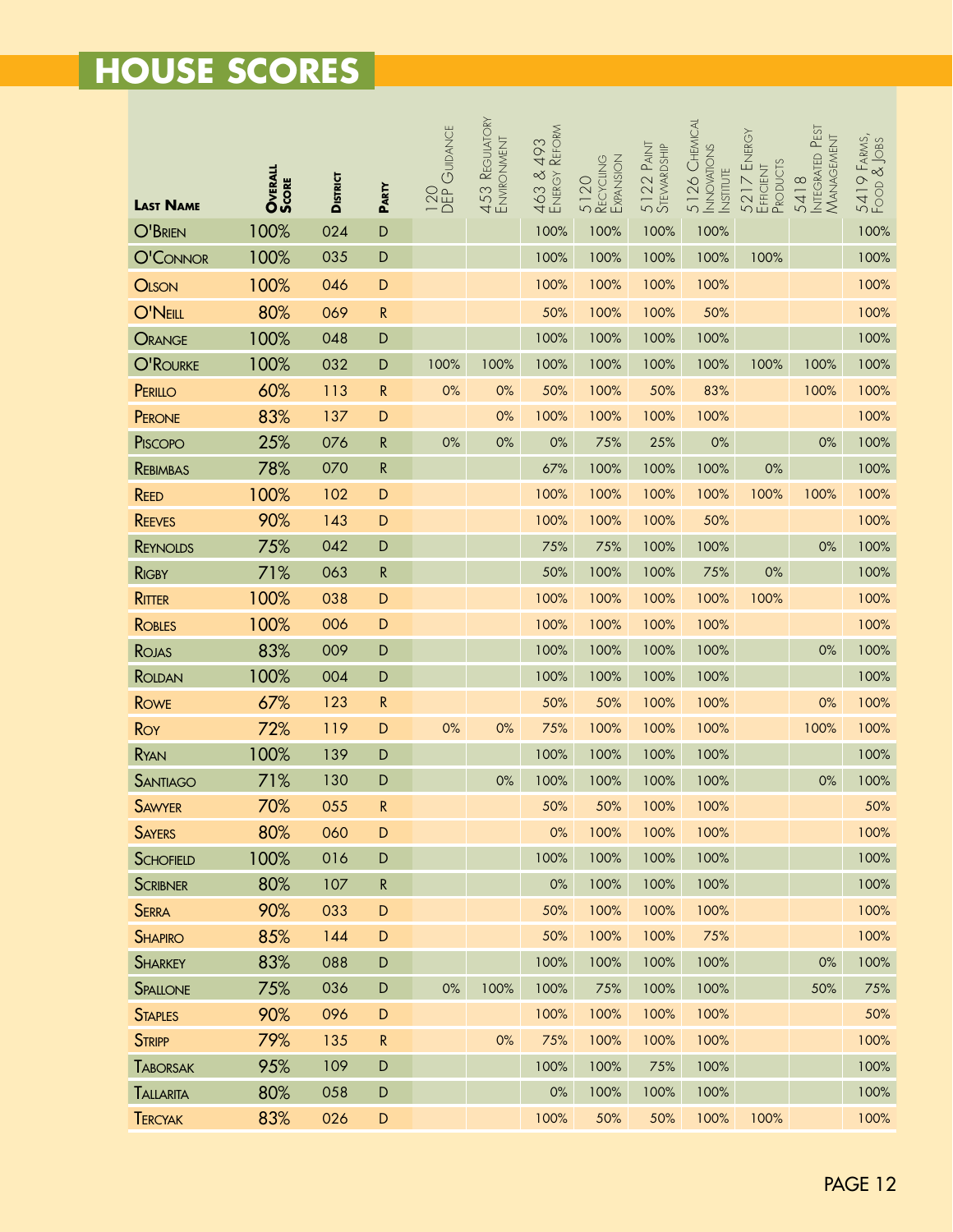| <b>LAST NAME</b> | OVERALL<br>SCORE | <b>DISTRICT</b> | PARTY<br>D   | 120<br>DEP GUIDANCE | REGULATORY<br>453 Regulato | REFORM<br>493<br>$\propto$<br>ENERGY<br>463 | EXPAN-<br>RECYCLING<br>5120<br>SION | PAINT<br>5122 PAINT<br>STEWARDSHIP | CHEMICAL<br>NNOWATONS<br>NSTTUTE<br>26 <sub>1</sub><br>51 | ENERGY<br>PRODUCTS<br>EFFICIENT<br>5217 | INTEGRATED PEST<br>MANAGEMENT<br>$\infty$<br>541 | P FARMS,<br>& JOBS<br>5419<br>Food 8 |
|------------------|------------------|-----------------|--------------|---------------------|----------------------------|---------------------------------------------|-------------------------------------|------------------------------------|-----------------------------------------------------------|-----------------------------------------|--------------------------------------------------|--------------------------------------|
| <b>THOMPSON</b>  | 100%             | 013             |              |                     |                            | 100%                                        | 100%                                | 100%                               | 100%<br>100%                                              |                                         |                                                  | 100%                                 |
| <b>TONG</b>      | 100%             | 147             | D            |                     |                            | 100%                                        | 100%                                | 100%                               |                                                           | 100%                                    |                                                  | 100%                                 |
| <b>URBAN</b>     | 100%             | 043             | D            | 100%                | 100%                       | 100%                                        | 100%                                | 100%                               | 100%                                                      |                                         | 100%                                             | 100%                                 |
| <b>VILLANO</b>   | 95%              | 091             | D            |                     |                            | 75%                                         | 100%                                | 100%                               | 100%                                                      |                                         |                                                  | 100%                                 |
| <b>WALKER</b>    | 100%             | 093             | D            |                     |                            | 100%                                        | 100%                                | 100%                               | 100%                                                      |                                         |                                                  | 100%                                 |
| <b>WIDLITZ</b>   | 90%              | 098             | D            |                     |                            | 50%                                         | 100%                                | 100%                               | 100%                                                      |                                         |                                                  | 100%                                 |
| WILLIAMS, S.     | 64%              | 068             | $\mathsf{R}$ |                     | 0%                         | 50%                                         | 100%                                | 100%                               | 100%                                                      | 0%                                      |                                                  | 100%                                 |
| <b>WILLIS</b>    | 94%              | 064             | D            | 100%                | 100%                       | 75%                                         | 100%                                | 100%                               | 75%                                                       |                                         | 100%                                             | 100%                                 |
| <b>WOOD</b>      | 69%              | 141             | $\mathsf{R}$ | $0\%$               | $0\%$                      | 50%                                         | 100%                                | 100%                               | 100%                                                      |                                         | 100%                                             | 100%                                 |
| WRIGHT, C.       | 100%             | 077             | D            |                     |                            | 100%                                        | 100%                                | 100%                               | 100%                                                      |                                         |                                                  | 100%                                 |
| WRIGHT, E.       | 100%             | 041             | D            |                     |                            | 100%                                        | 100%                                | 100%                               | 100%                                                      |                                         |                                                  | 100%                                 |
| <b>ZALASKI</b>   | 83%              | 081             | D            |                     | 0%                         | 100%                                        | 100%                                | 100%                               | 100%                                                      |                                         |                                                  | 100%                                 |

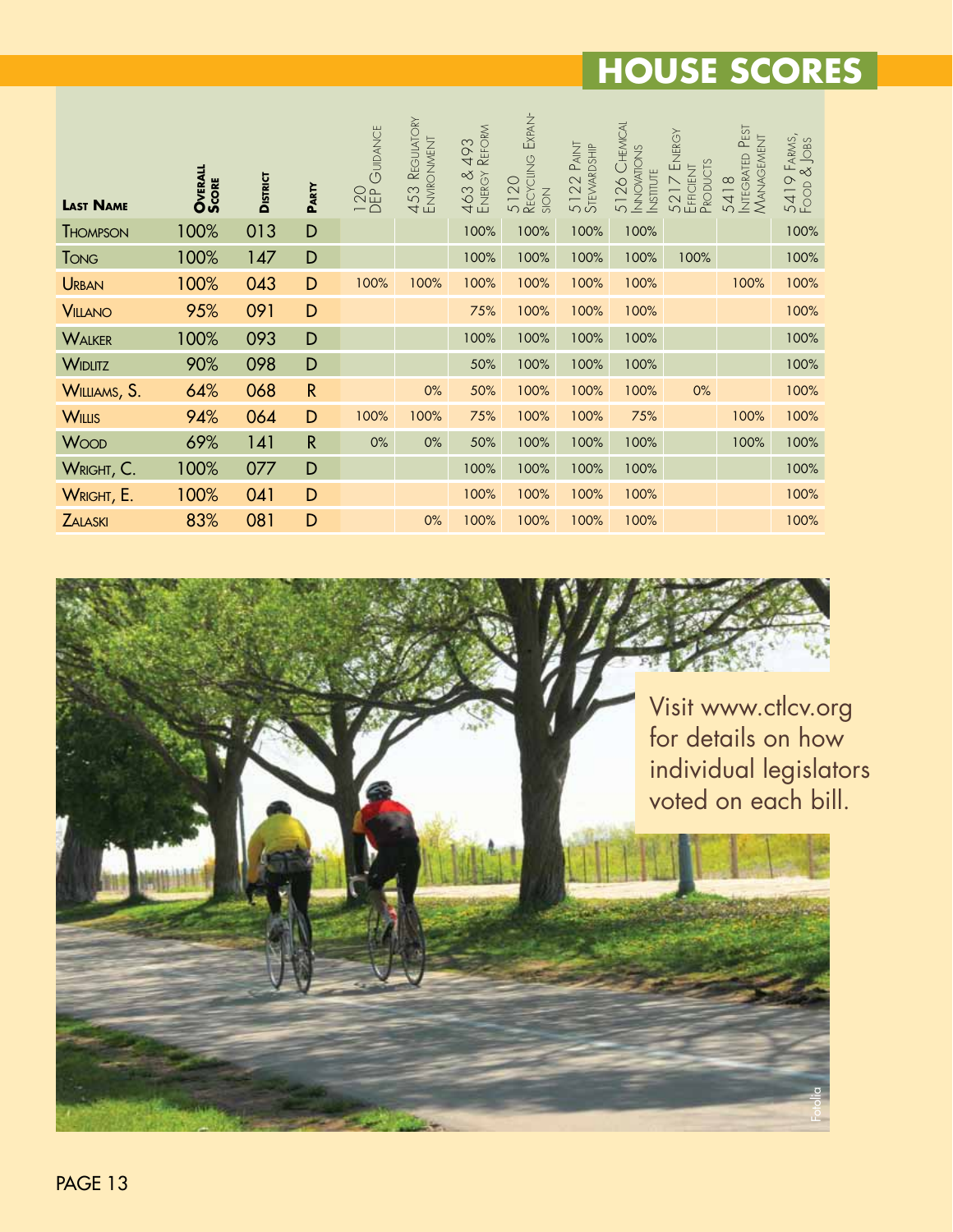# **IMPORTANT BILLS SCORED**

### **Energy**

### Energy Reform (Bills 463 and 493): PASSED but VETOED

Bill 493 contained landmark energy reform provisions. It passed on the last day of the legislative session but ultimately was vetoed by the governor. Bill 463 became Bill 493 as part of an emergency-certification process late in the legislative session. Emergency certification ("e-cert") is designed to enable a bill that has not been through committees to come to a vote. The process is intended to provide for the possibility of quick action in emergencies. The process does, however, limit public participation and debate.

This large, omnibus bill resulted from negotiations with and between the two chairs of the Energy and Technology Committee. In 2009, the two had a poor working relationship, resulting in no significant energy legislation.

This year brought welcome progress.

Bill 493 would have bolstered the state's renewable energy industry, particularly solar power, and promoted energy efficiency. The bill detailed multiple programs to support solar energy, fuel cells, and energy efficiency; it allowed municipalities to establish loan programs for energy improvements to private property; it set



energy efficiency standards for certain electronic devices.

The bill was designed to reduce electric rates for Connecticut ratepayers, to provide relief for low-income customers, and to provide incentives for purchasing Connecticut products.

The most original and controversial feature of the bill made a substantial change in energy management. The bill would have established a major new division in the Department of Public Utility Control (DPUC) responsible for power procurement, conservation and renewable energy, and research. Most of the details as to how this division would attain the goals of the bill were assigned to a working group consisting of the Secretary of the Office of Policy and Management (OPM), the Consumer Counsel, the DPUC chair, the Attorney General, the Executive Director of Connecticut Innovations—or their designees—and the Chairpersons and Ranking Members of the Energy and Technology Committee.

This bill passed in the Senate by a 20-14 vote and in the House of Representatives by an 81-40 vote. Governor M. Jodi Rell's reasons for her veto included assertions that the bill would most likely raise, not lower, costs to consumers, and that it was not adequately vetted through a public hearing process. Others countered that a significant number of provisions in the energy bill were previously included in other bills, which had public hearings. Most of the environmental community deplored the veto, maintaining that the law would have provided urgently needed support for clean energy industries and moved the state toward more rational and efficient energy management.

> YES was the pro-environment vote

### Energy Efficient Products (Bill 5217): FAILED, REVIVED, VETOED

Bill 5217 would have adopted California's stringent appliance efficiency standards for certain consumer electronic products including compact audio players, televisions, DVD players, and DVD recorders, effective January 1, 2011. Resurrected from last year's Appliance

Efficiency Standards Bill (2009 Bill 6508), this bill could have reduced household energy consumption by expanding the number of products currently subject to certain efficiency standards. The bill would have required the Office of Policy and Management (OPM) to adopt implementing regulations and standards for additional products. Although Bill 5217 died in the House of Representatives, its provisions were incorporated into Bill 493, the comprehensive energy reform bill, which passed both houses.

YES was the pro-environment vote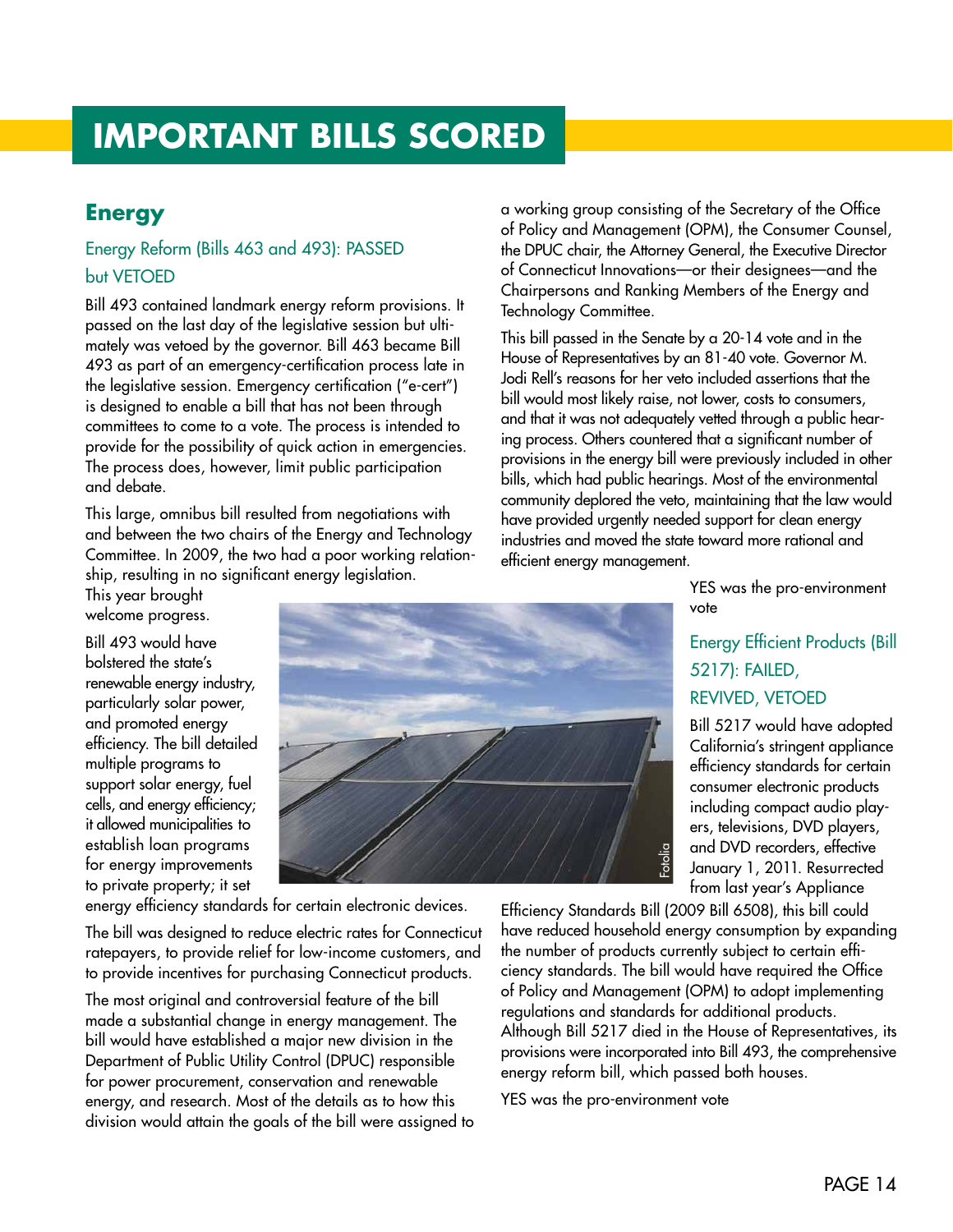

### **Recycling**

#### Private and Municipal Recycling (Bill 5120): PASSED

The passage of Bill 5120 corrects the missed opportunity of last year's failed municipal recycling bill (2009 Bill 5474), and updates Connecticut's recycling laws in multiple ways. The type of items that must be recycled is now expanded to include additional types of plastics and boxboard.

The bill also requires more recycling receptacles in public places and prohibits certain zoning restrictions on where such receptacles can be located. Municipalities must also provide a more detailed report of the items they recycle, in order to make accountability more transparent and to ensure compliance. Both the Senate and the House passed the bill unanimously.

YES was the pro-environment vote

#### Paint Stewardship Pilot Program (Bill 5122): FAILED

Bill 5122 would have made the paint industry responsible for the environmentally safe collection, recycling, and disposal of unwanted or excess architectural paint. By requiring the paint industry to form an organization for handling post-consumer product management, municipal expenses would have been reduced, and enforced responsibility could have also lessened the risk of hazardous toxins leaching into the environment.

Although the Environment and Judiciary Committees passed the bill and the House of Representatives passed it unanimously, the bill died on the Senate consent calendar when time ran out during the last night of the session.

YES was the pro-environment vote

### **Green Jobs**

### Farms, Food, and Jobs (Bill 5419): PASSED

The Farms, Food, and Jobs bill evolved from the clarion call for "green jobs" that was pervasive throughout the 2010 legislative session. While an amendment to Bill 5419 eliminated a farm training grant program that was part of the original bill, this bill will still benefit local farms. Bill 5419 expands the definition of farmers markets, provides local farms with access to funds collected by the Connecticut Milk Promotion Board, and allows residential farms to prepare and sell acidified foods like pickles, jams, and jellies, under certain conditions. Additionally, by allowing small producers of poultry to be inspected by the state Department of Agriculture, rather than through the complicated and expensive USDA process, Bill 5419 allows locally grown chicken now to be sold in Connecticut.

The House and Senate both passed the bill unanimously. YES was the pro-environment vote

### **Toxics**

### Chemical Innovations Institute (Bill 5126): PASSED

Supported by a wide array of interests, this bill will lay the groundwork for a Chemical Innovations Institute (CII) within the University of Connecticut Health Center (UCHC). The institute will research and identify chemicals that are hazardous to the public and the environment, and will attempt to develop safe alternatives. Advocates for the bill pointed out that this effort will strengthen the state's export business, enabling US products to meet standards abroad.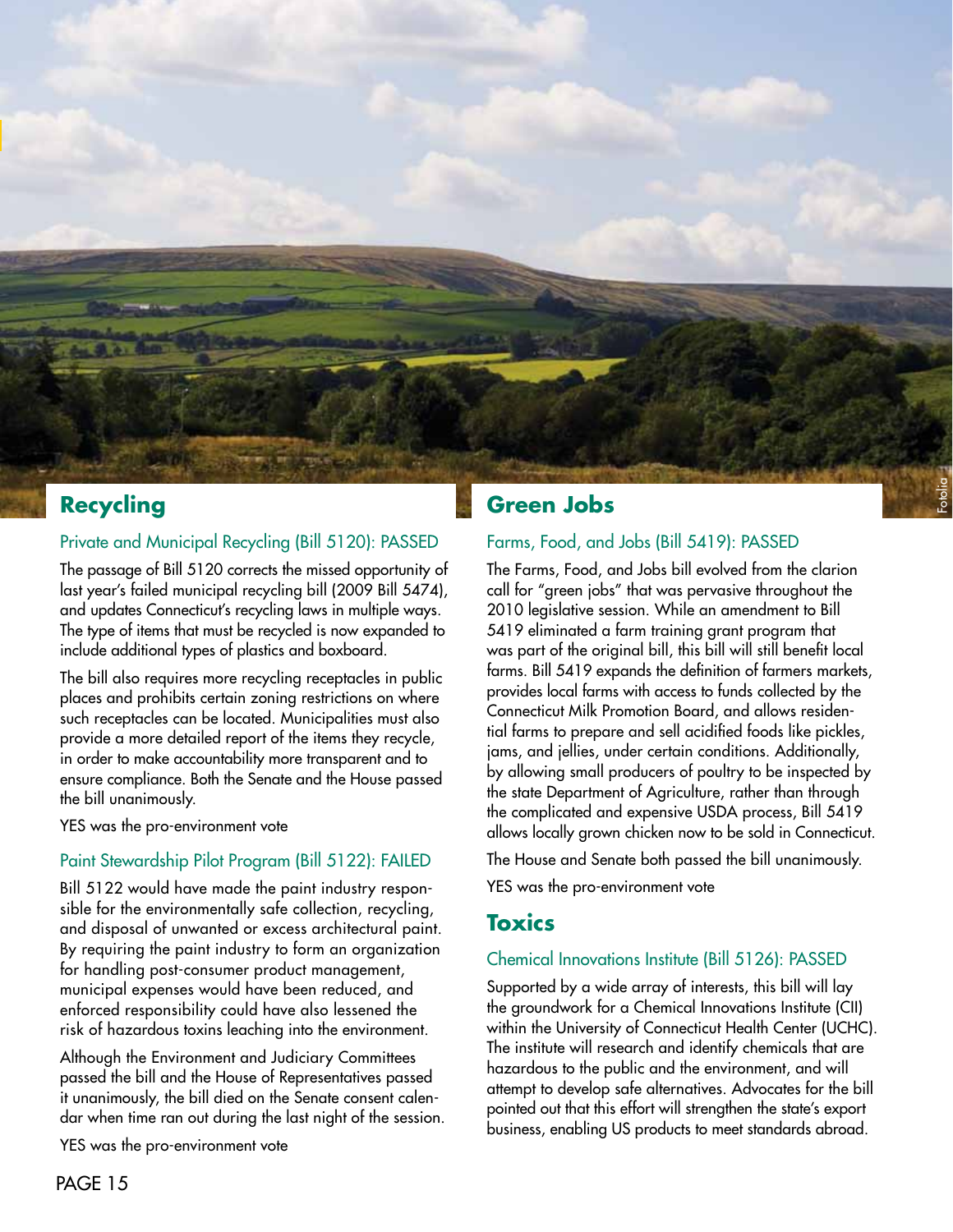CII will be an information center for the public and private sectors (businesses, nonprofit organizations, community groups, state agencies, workers, and citizens in general). The CII will also assist industry through training on chemical regulations and safe practices.

Ideally, the institute will help create green jobs, make for safer workspaces, disseminate information on a broad scale, and establish innovative green technology and chemistry. The institute's board of directors will seek federal funding. In addition, the board, along with UCHC, can seek funding from private citizens, nongovernmental foundations, and other government agencies, as well as corporations, although potential conflicts of interest could exist with industry-funded studies. The bill passed through the Senate and the House almost unanimously (there was a single 'Nay' in the House).

YES was the pro-environment vote

#### Pesticides & Pest Management (Bill 5418): FAILED

Bill 5418, as originally proposed, would have required towns to adopt Integrated Pest Management (IPM) according to model plans to be developed by the DEP. IPM, which has no official, legal definition, aims to minimize the use



of pesticides and herbicides. The requirement is already in place at state facilities. The bill, however, became a vehicle for rolling back the present total ban on the use of lawn care pesticides on the fields of nursery, elementary, and middle schools. There were also concerns that the bill would have discouraged further progress toward banning pesticides in other public areas (with exceptions for emergencies). The Environmental Committee voted on a version of the bill that specifically continued the protections for school grounds. The Planning and Development Committee proposed and voted on a change that would have weakened protections for schools. Thereafter, the bill died.

NO was the pro-environment vote in the Planning and Development Committee

YES was the pro-environment vote in the Environment **Committee** 

### **Environmental Rollbacks**

#### DEP Guidance Statements (Bill 120): Failed

Bill 120 would have required the policies and guidance

statements of the Department of Environmental Protection (DEP) to be treated as regulations, and to be approved by the Legislative Regulations Review Committee. This legislative veto power over agency regulations is highly unusual, and an approach that many regarded as over-reaching and without constitutional validity. Bill 120 died on the Senate calendar.

NO was the pro-environment vote

### Connecticut's Regulatory Environment (Bill 453): Failed

Bill 453 claimed to be designed to boost the economy and stimulate jobs through faster permitting, better compliance assistance and special attention to the challenges of small businesses. However, it would have accomplished this at the expense of the environment by rolling back the enforcement of environmental protections.

The consequences of the bill, perhaps unintended, would have been to sacrifice clean water, air, and Connecticut's landscapes to expediency, for example, by setting tight deadlines for DEP action on permits and then requiring automatic approvals of applications if DEP missed the deadlines.

SB-453 became the base for anti-environment provisions, to the point that it was dubbed the "mother rat." To be fair, some of those who voted for it acknowledged that the bill was flawed and should not pass, and, in fact, it did die.

NO was the pro-environment vote

**Note:** *The Office of Legislative Research (OLR) summarizes each bill for legislators. We and many others who monitor legislative developments use these summaries from time to time. Readers who would like to use the same service will find the summaries at the Connecticut General Assembly website (www.cga.ct.gov). Enter the bill number at the top of the home page. On the bill page, scroll down to "Bill Analyses" in the right-hand column. Thank you, OLR.*

> Visit www.ctlcv.org for details on how individual legislators voted on each bill.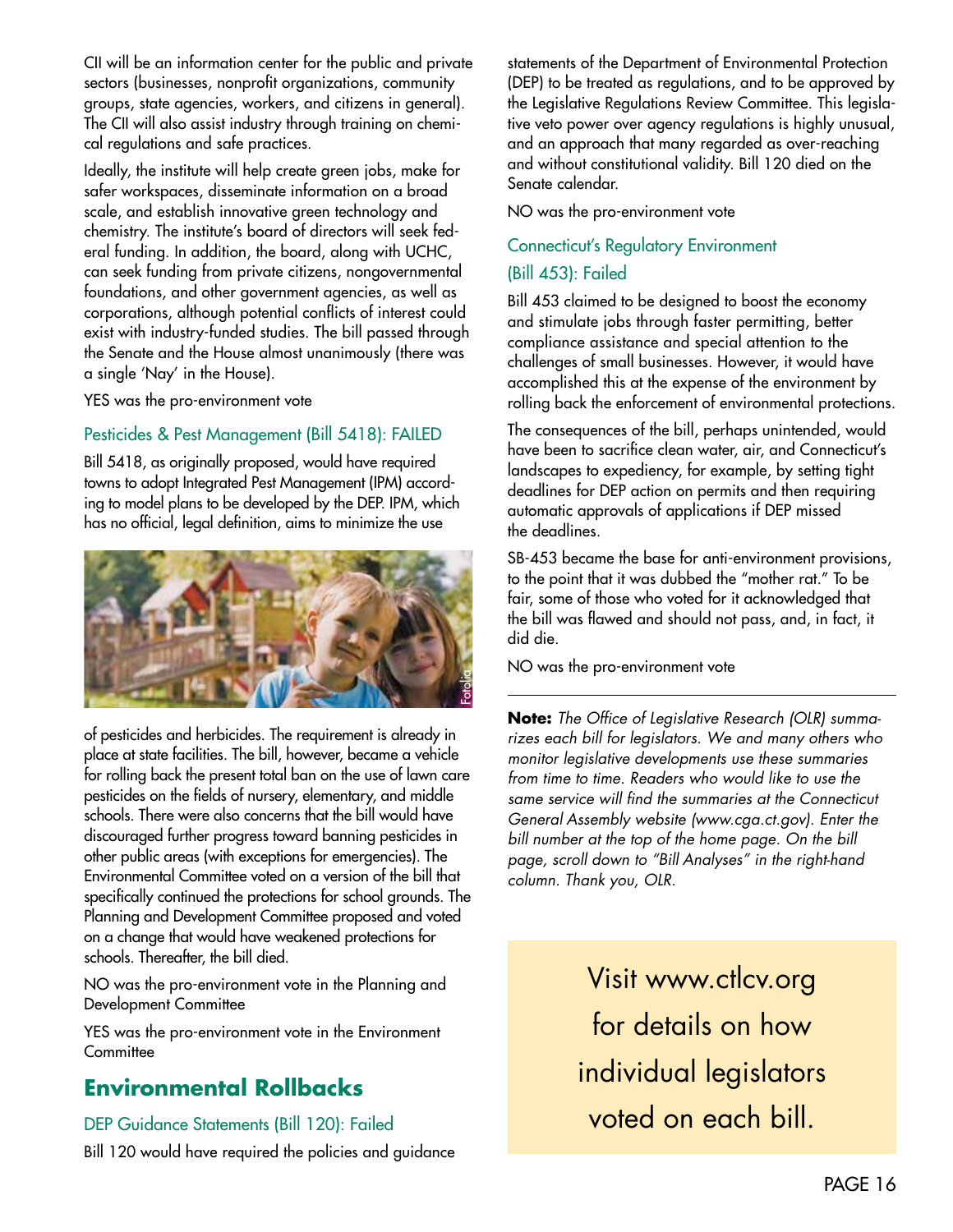# **The Connecticut League of Conservation Voters**

works with elected leaders to preserve a safe and healthy environment for the public good.

**www.ctlcv.org**

# Sign up online at ctlcv.org

Every citizen who cares about protecting our valuable natural resources needs to stand up for our environment.

**Get Involved**



# **3 WAYS TO JOIN** Donate online at http://www.ctlcv.org/join

Mail a contribution to **CTLCV**  553 Farmington Avenue, Suite 201 Hartford, CT 06105



Soin by phone at 860.236.5442

Because of our political activity, gifts to CTLCV are not tax-deductible.